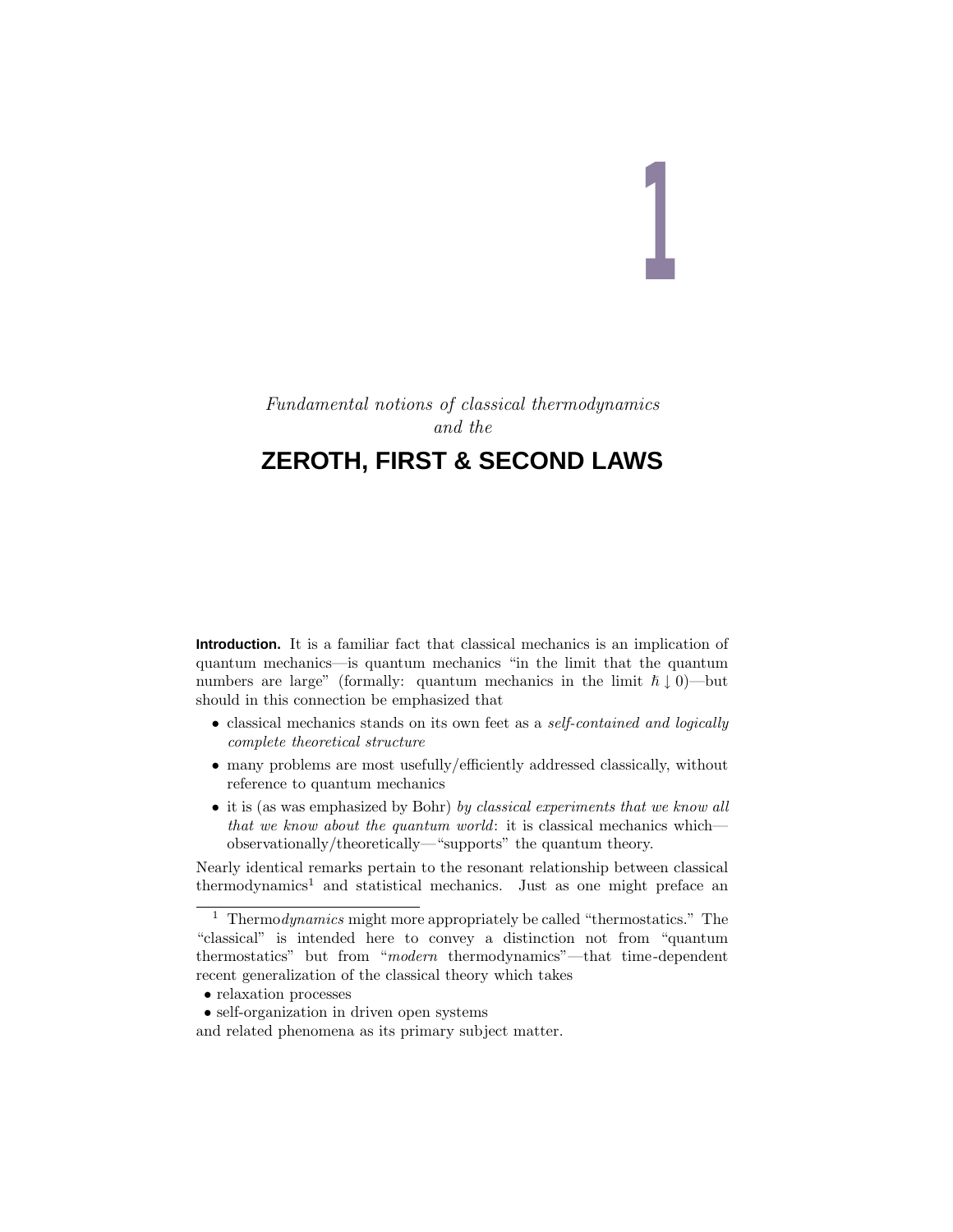account of quantum mechanics with a review of the principles of classical mechanics, so do we proceed here to a review of the fundamentals of classical thermodynamics.

My objective in this introductory chapter will be to assemble concepts, language, principles—raw material for the more concrete and informatively detailed work undertaken in subsequent chapters. My approach will be "informally axiomatic," and I will allow myself to make unapologetic use of notions that on first encounter can be only imperfectly defined. We are, I assert, no more entitled here than elsewhere in physics to expect conceptual precision at the outset: we have no alternative but to build upon our tentatively-held intuitions, in the hope and expectation that the elaborated theory will serve ultimately and with ever-increasing clarity to illuminate its own foundations, to expose its own meaning. I cannot account for why that circumstance is felt to be more acutely embarrassing in the present context than it is in (say) mechanics (and I admit that by me it is): are we really entitled to suppose that our mechanical intuitions are that much sharper and secure than our thermal intuitions?

**1. Thermal systems and their states.** Let  $\mathfrak{S}$  denote a "thermal system"—a finite glob of stuff, the internal constitution of which is such as to permit it to achieve states of thermal equilibrium (in short: to "thermalize")—and let real numbers  $\xi_1, \xi_2, \ldots, \xi_N$  record the results of probing  $\mathfrak{S}$  with devices ("gages") of the sorts standard to the thermodynamic laboratory. We agree to write  $\boldsymbol{\xi} = \{\xi_1, \xi_2, \dots, \xi_n\}$  when those numbers comprise a <u>least set sufficient to</u> determine the thermodynamic state of the system.<sup>2</sup> Thus are we led (by instrumental procedures) to an identification of the form

state of  $\mathfrak{S} \longleftrightarrow$  point  $\xi$  in *n*-dimensional state space  $\Xi$ 

Notice in this connection that

- the *ξ*-variables can be expected to be dimensionally diverse.
- it becomes natural to say that  $\mathfrak S$  has "*n* thermodynamic degrees of freedom;" generally we can expect *n* to be small, but it will vary from case to case, and not principle supplies an a priori value in any particular case<sup>3</sup>
- thermodynamic state space  $\Xi$  is not a metric space: it is not possible to ascribe a natural meaning to "how far" state  $\xi_1$  lies from state  $\xi_2$ .

We will find it essential to distinguish thermal systems of several types. Specifically, we will distinguish **open systems** from **closed systems** (Figure 1),

<sup>2</sup> "Determine" in the sense "identify: distinguish one from another."

<sup>3</sup> Recall that it took many years to discover how many degrees of freedom to ascribe to an electron, or to an atom  $(i.e.,$  to discover "spin"), and that when this was finally accomplished it was by tinkering with theory until it conformed to the experimental facts.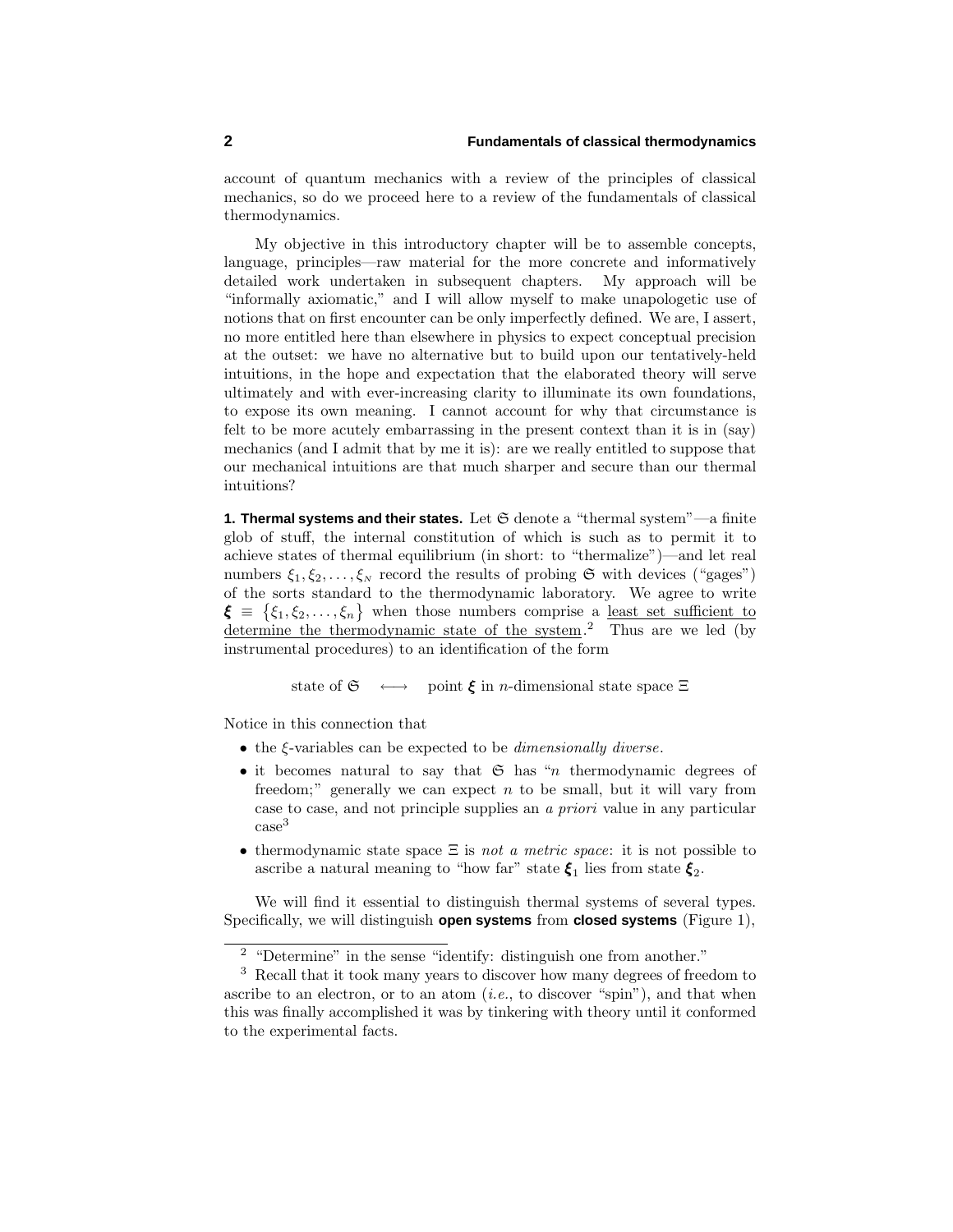

FIGURE 1: At left: a system **open** to interaction—in this instance: to energetic interaction—with external agents. At right: a **closed** system: idealized walls prevent mass, energy and other kinds of exchange with exterior agents of systems.



FIGURE 2: At left: the physically isolated compose of two systems. At right: the merely mental compose.



FIGURE 3: A frequently useful trick: compare the thermodynamics of a closed system (left) with that of its "mental resolution into a pair of subsystems" (right).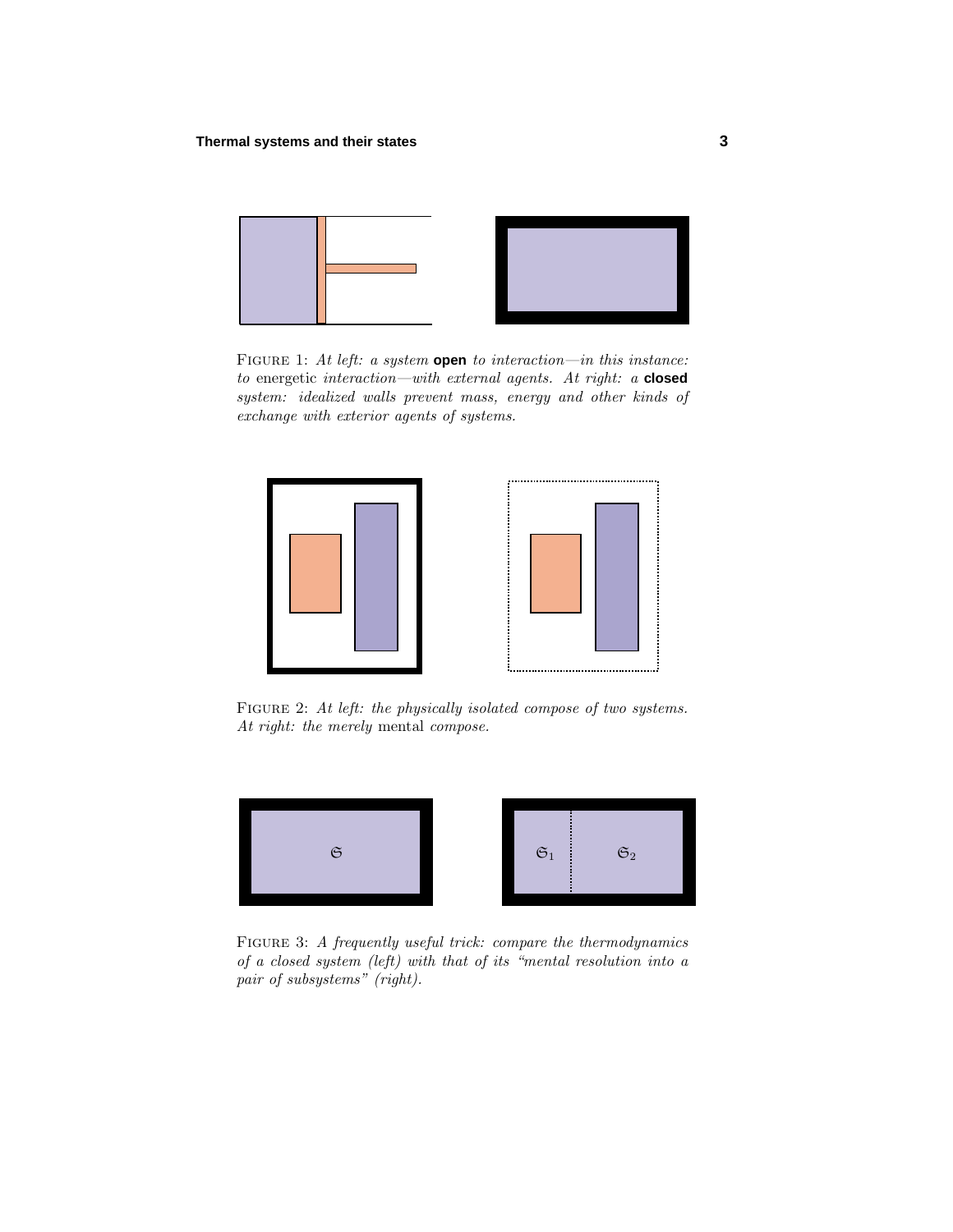and **solitary systems** from **composite systems** (Figure 2). It is evident that an expanded set  $\{\boldsymbol{\xi}_1, \boldsymbol{\xi}_2\}$  of variables will be needed to describe the state of the composite system  $\mathfrak{S} = \mathfrak{S}_1 \oplus \mathfrak{S}_2$ . Figure 3 alludes to a non-obvious application of the composite system idea of which we will have occasion to make fundamental use.

**2. State transitions: processes.** Thermalized systems—when tickled, kicked or allowed to interact in this way or that with other systems—typically respond by moving out of equilibrium *...* and coming to rest finally in a state different from the one from which they departed. The point to notice (see Figure 4) is that during the temporal interval

$$
\xi_{initial} \longrightarrow \xi_{final}
$$

(which is typically—though by no means invariably—quite brief) the system, since disequilibrated, cannot be said even to possess state variables *ξ*transitional , cannot be associated with a "moving point  $\xi(t)$  in state space."

This is in sharp contradistinction to the situation in classical dynamics (also in quantum dynamics, up until the time of the next "measurement"), where it is fundamental that the progress

initial state  $\longrightarrow$  final state

proceeds always through a smooth *t*-parameterized continuum of intermediate states, as described by the equations of motion.

It is, however, possible to imagine—and to realize in the laboratory processes that proceed  $\xi_{initial} \longrightarrow \xi_{final}$  *via* an arbitrarily large number of arbitrarily proximate intermediate states. Such **quasi-static processes** might take arbitrarly long to accomplish (though in practice can be actually quite brisk), but they possess the property that, by tickled design and intent,  $\mathfrak{S}$  is never detectably far from equilibrium. Quasic-static processes can be represented (Figure 5) by curves (if "pointillistic" curves) drawn on state space. Thermodynamics recognizes—attaches importance to—before-after distinctions ("time's arrow"), so directionality can/should be assigned to such curves. But thermodynamics is blind to "time's measure:" it assigns no importance to, and has nothing to say about ...the temporal *rate of progress* along such a curve.

As we proceed we will acquire means and reason to refine our "catalog of process types."

**3. Heat and work.** Thermals physics is mainly concerned with the **energetics** of systems—with the distribution of energy within systems, with the exchange of energy among interactive systems, with the injection/extraction of energy by external agents. It is occasionally remarked<sup>4</sup> that the methods of statistical

<sup>&</sup>lt;sup>4</sup> See, for example, E. Schrödinger, *Statistical Thermodynamics* ( $2<sup>nd</sup>$  edition ), page 1.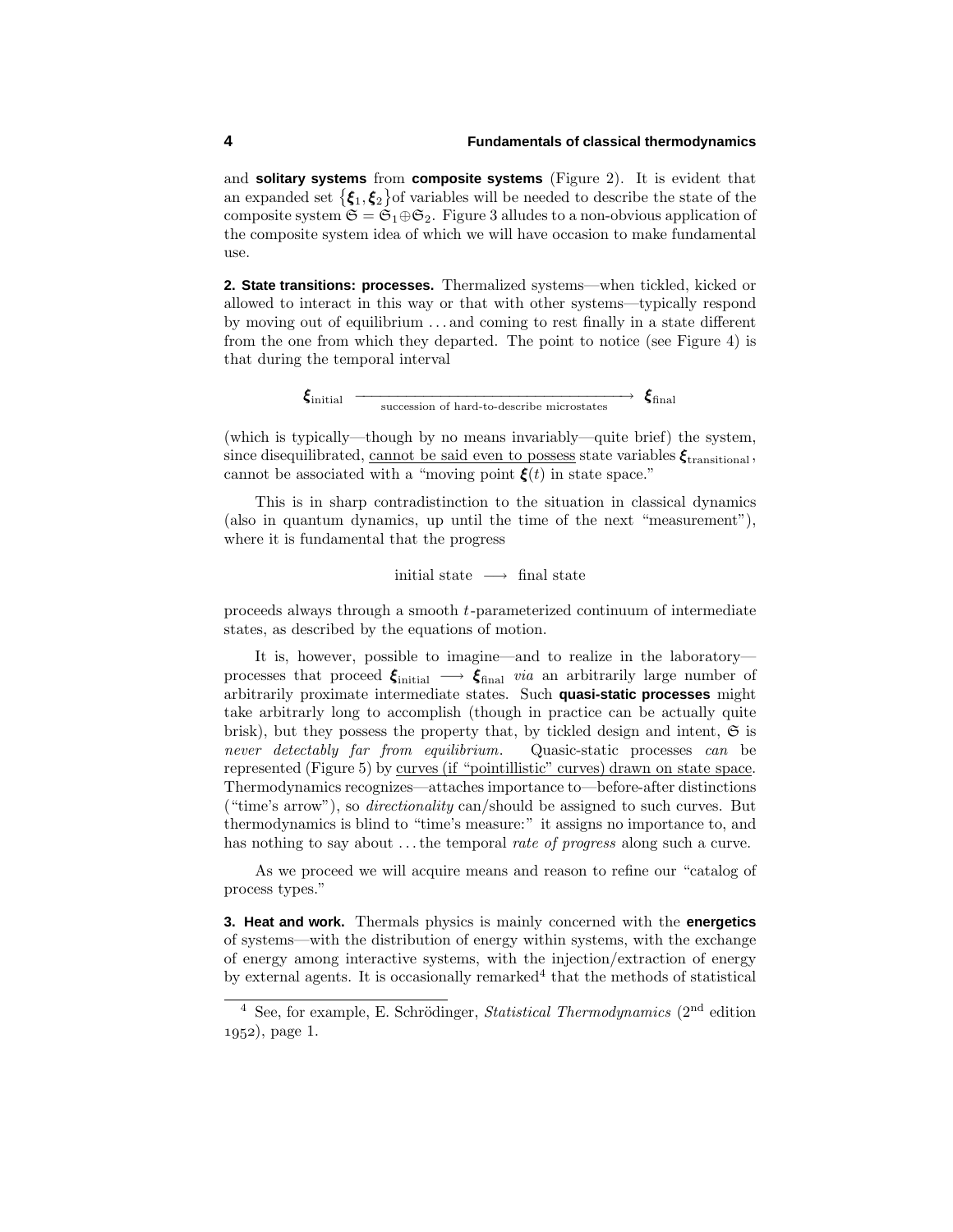

FIGURE 4: JOULE FREE EXPANSION: a thermalized gas is initially separated from an evacuated chamber by a diaphram. The diaphram is punctured, the gas spills into the expanded volume, and eventually equilibrates. During the interval, the gas cannot be said to possess a thermodynamic state.

mechanics—whence also of thermodynamics—could, in principle, be adjusted so that instead of fixating on energy (a constant of the internal microscopic motion, however complex that motion may be) they fixate on other constants of the motion (momentum? angular momentum?), but efforts to pursue that idea have not borne useful fruit. The practical fact of the matter is that it is mainly—but, on the evidence of the preceding figure, by no means exclusively by energy injection/extraction that we tickle, prod and kick thermal systems.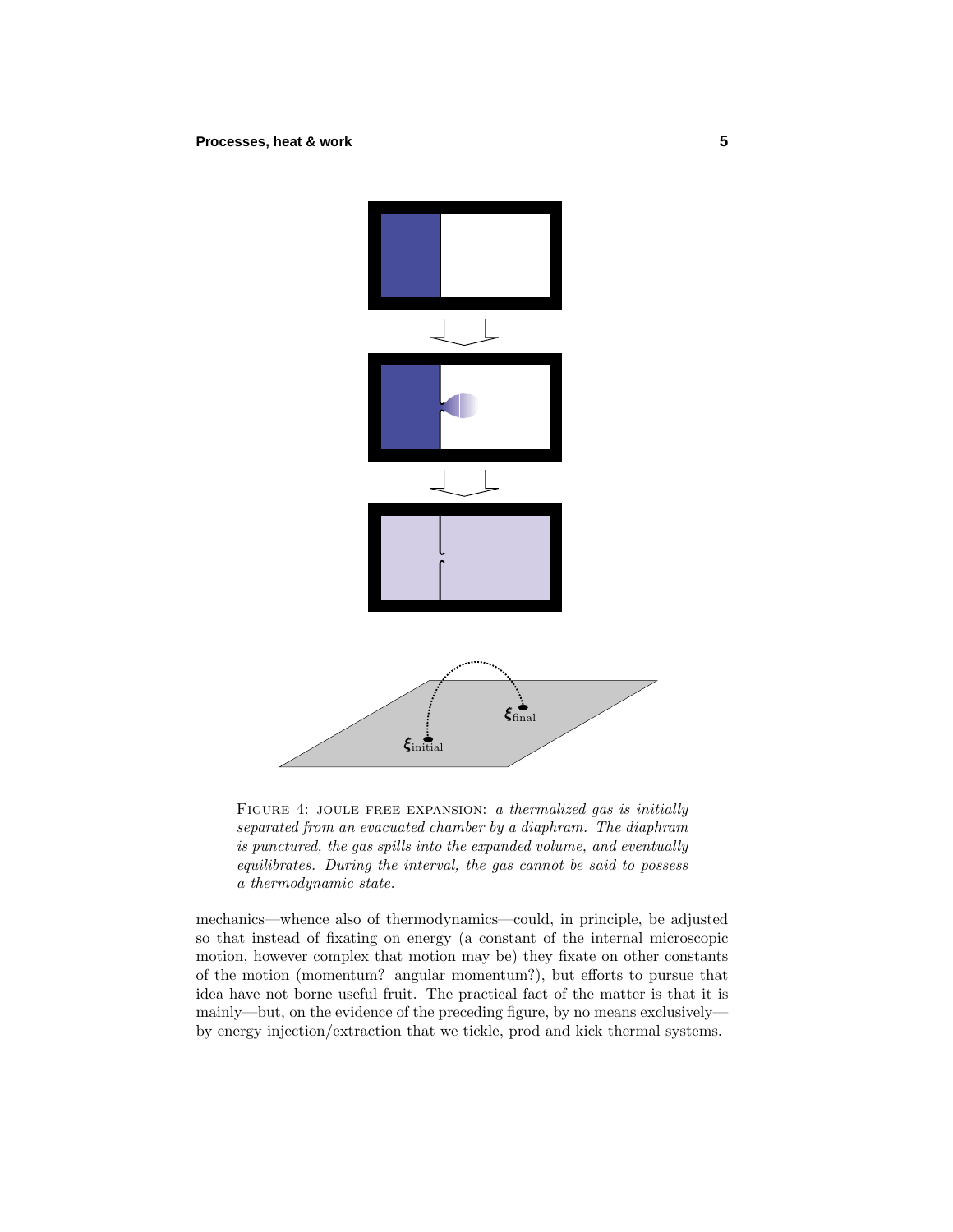

FIGURE 5: Above: schematic representation of quasi-static process. It is intended that the sequential state adjustments are to be made finer and finer (but they become soon too fine to draw). Below: a cycle inscribed on state space, of the sort encountered in discussions of the theory of refrigerators and engines.<sup>5</sup> Such figures evidently allude to quasi-static processes,and can pertain successfully to the real physics of engines (which operate typically at thousands of cycles per minute) only if the thermal equilibration of the working fluid is quite rapid.

Thermodynamics recognizes the existence of two and only two modes of energy injection:

- one can **heat** the system, or
- one can **do mechanical work upon** it.

The discovery (Count Rumford [Benjamin Thompson] 1798; James Prescott Joule  $1842$ ) that heat has not the nature of a "substance," has not to do with a hypothetical "flow of caloric," but with energetics *...* marks a watershed in the

<sup>5</sup> See, for example, Halliday, Resnick & Walker, Fundamentals of Physics  $(5<sup>th</sup> edition 1997) Figure 21-8 on page 516; D. C. Giancoli, *Physics for Scientists*$  $\overset{\sim}{\mathcal{C}}$  Engineers (3<sup>rd</sup> edition 2000) Figure 20-5 on page 521.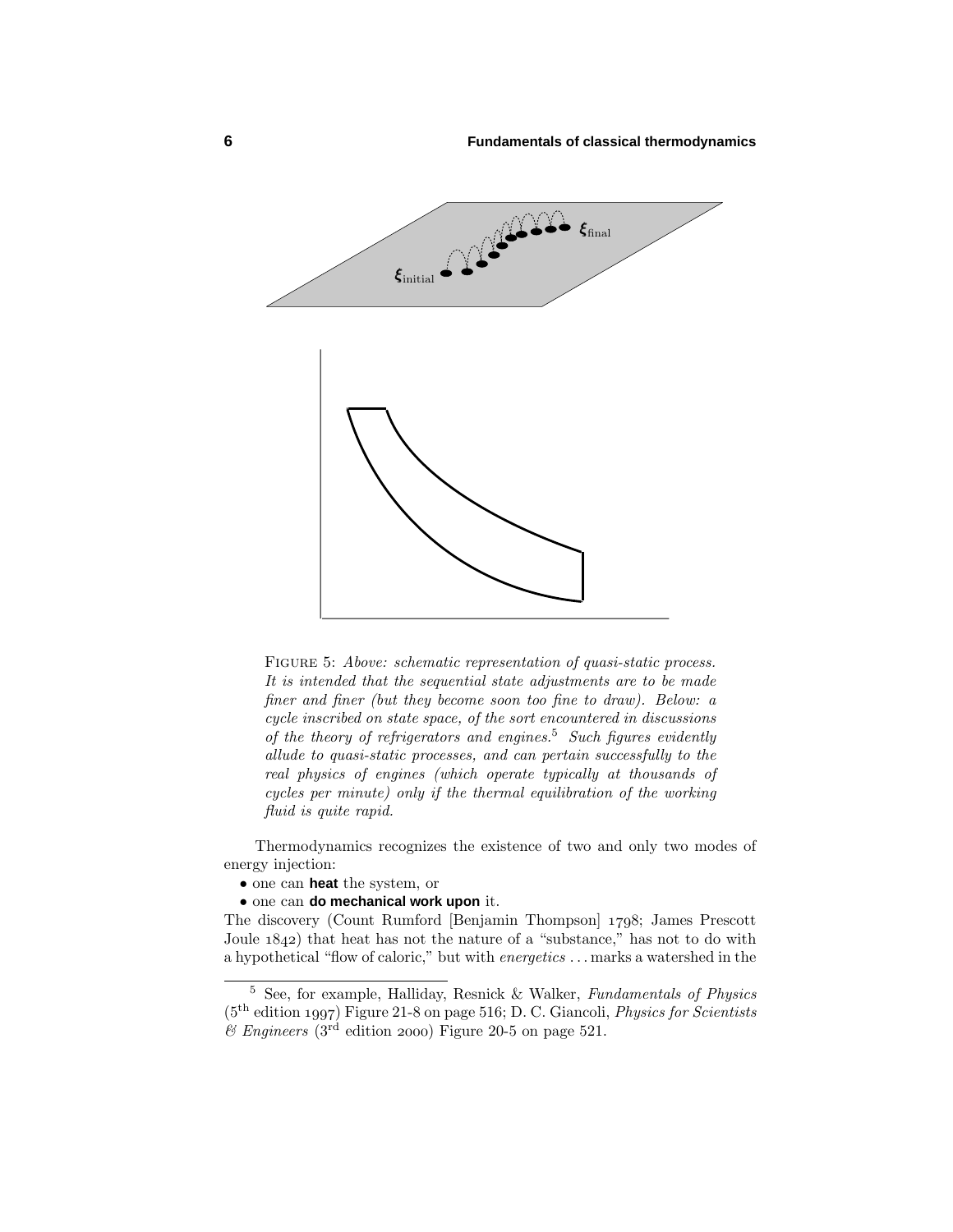### **Processes, heat & work 7**

prehistory of thermodynamics, but does not in itself cast any light upon this seldom-asked question: Why do heat and work exhaust the possibilities?

Essential insight into the issue is provided by a look to some of the most rudimentary aspects of the underlying microdynamics*...* which, for the purposes of this discussion, I will assume to be classical. The short of it:

- "Heating" refers to energy injection by "flicking" the system from one solution of the equations of micromotion to a higher-energy solution of those same equations.
- "Working on" involves adjusting the parameters that control the design of the equations of micromotion: during that process the former solution of the old equations "tracks" to a higher-energy solution of the new equations. Which solution of the new equations depends critically upon details of the adjustment process.

"Heating" is, in this light, the easier of the two processes to comprehend (see Figure 6), though it is by no means mechanically obvious that if one reaches into a thermalized system and "flicks" some of its constituent parts the system as a whole will then "re-thermalize;" *i.e.*, that it will relax again to an (elevated) equilibrated state.

To grasp the meaning of "work" in its thermodynamic usage one must recognize that the Hamiltonian (which steers the micromotion) is a function of

- dynamical variables (lots of *x*'s and *p*'s);
- system parameters that describe the gross design of the physical system (things like the size of the box, the strength of the impressed magnetic field) and that—typically—are under the control of the experimenter: we will adopt the generic notation  $\alpha_1, \alpha_2, \ldots$  to describe such things, which are invariably few in number;
- constants: things like *e*, *m*, the parameters that enter into the description of the intermolecular potential. Those numbers are not under the control of the experimenter; it is therefore natural to omit them from our notation, writing something like

$$
H(\pmb{p},\pmb{x};\alpha_1,\alpha_2,\ldots)
$$

to describe the Hamiltonian.

Procedures that involve averaging over phase space (by whatever yet-to-bedescribed protocol) will yield expressions

$$
U(\alpha_1, \alpha_2, \ldots) \equiv \langle H(\pmb{p}, \pmb{x}; \alpha_1, \alpha_2, \ldots) \rangle
$$

from which the *x*'s and *p*'s have disappeared but in which the  $\alpha$ 's (also the surpressed constants) survive as arguments. It becomes at this point possible/ natural to write

$$
dU = \sum_i \frac{\partial U}{\partial \alpha_i} d\alpha_i
$$

to describe the adjusted system energy that results from tickling the control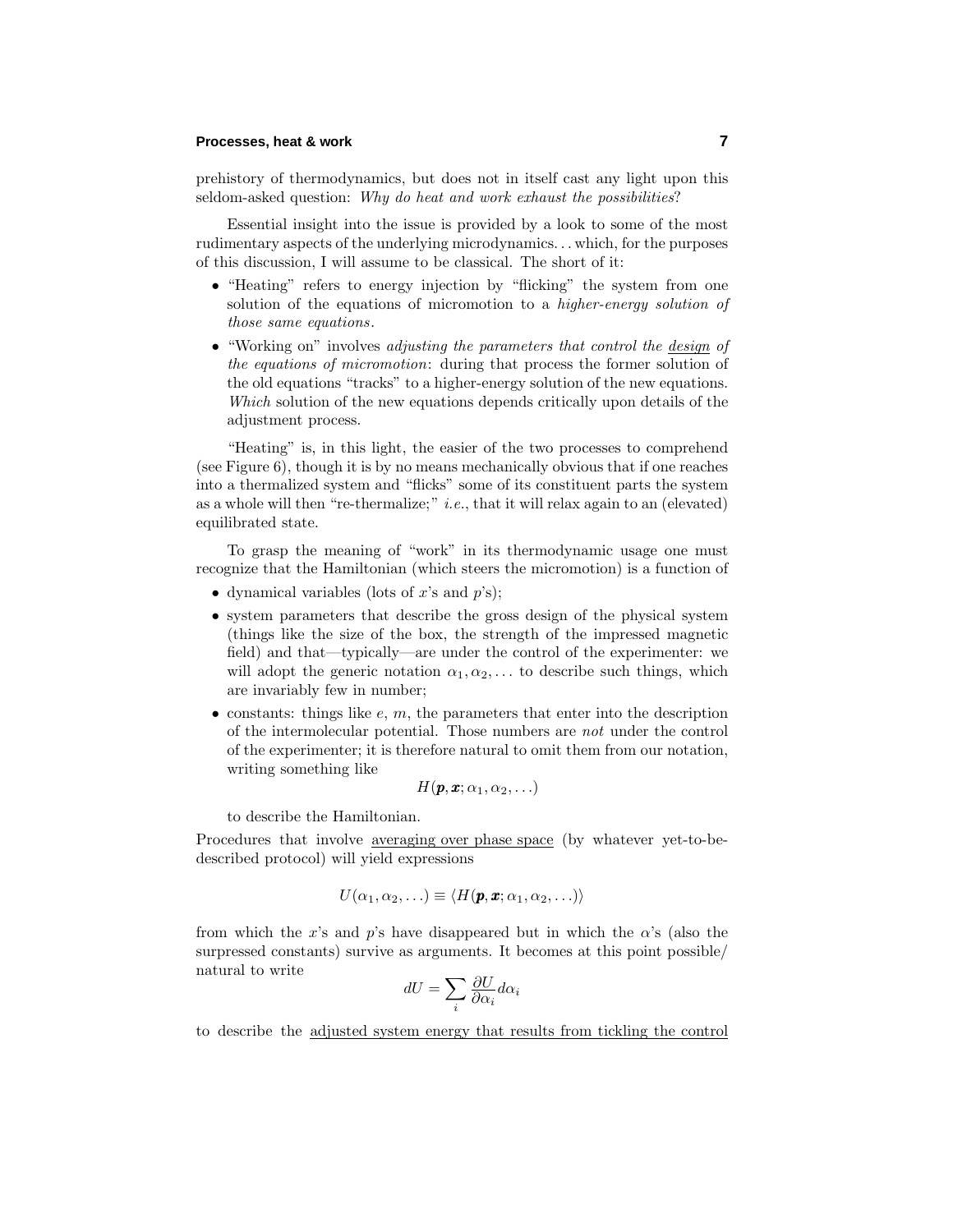

FIGURE 6: Attempt to illustrate energy injection by a "heating" process. Our system has been taken to be a gas—specifically, a "gas" consisting of a single molecule confined to a box of length *α*. The cartoon is unfortunately too simple to capture the meaning of "thermal equilibrium." Initially the molecule bounces back and forth with energy *E*. After being "flicked" it moves with energy  $E > E$ .

parameters  $\alpha$ . It is tempting to think of the objects

$$
\mathcal{F}_i(\boldsymbol{\alpha}) \equiv -\frac{\partial U(\boldsymbol{\alpha})}{\partial \alpha_i}
$$

as "thermodynamic forces," though they are dimensionally as diverse as the  $\alpha$ 's

 $[\mathcal{F}_i][\alpha_i] = \text{energy}$ 

and the conventions of the field require that we hold that terminology in reserve.

To summarize: "work," as the term is used in thermodynamics, refers to energy injection (or extraction) by controlled manipulation of global system parameters, and is quantified by devices standard to the mechanics laboratory. "Heat," on the other hand, refers to energy injection/extraction "by reaching in and flicking." Of course, "flicking" amounts also to "doing work," but in a micromechanical sense, and is never subject to detailed control. Heat is quantified its own distinct set of operational procedures and devices, the stuff of calorimetry. 6

<sup>6</sup> The word has recently been commandeered by experimental particle physicists (accelerator people), who use it to refer to energy measurement in general,by any means.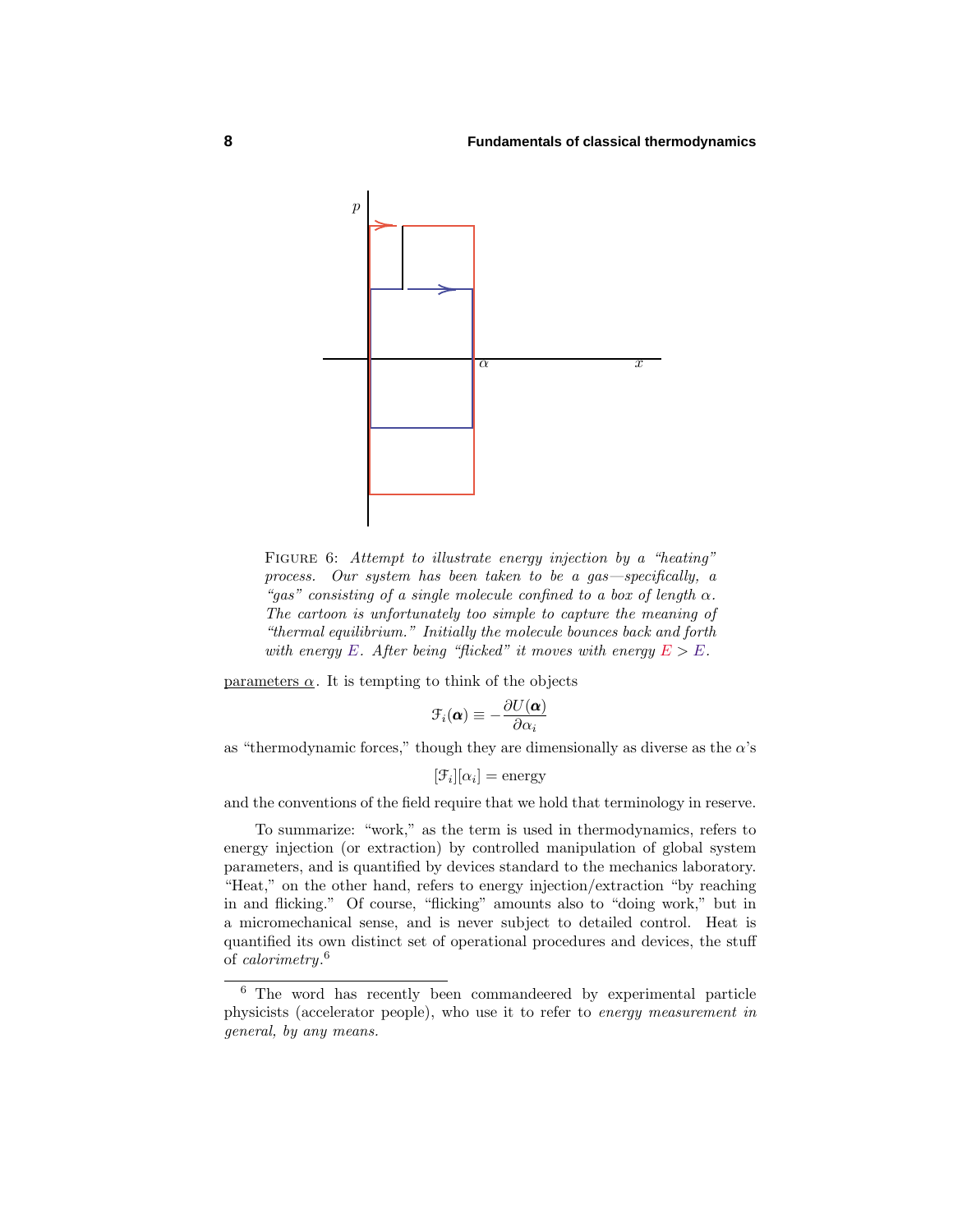

FIGURE 7: The "one-dimensional gas" particle moves initially on a low energy trajectory within a box of length  $\alpha_0$ . The box is slowly compressed  $\alpha_0 \longrightarrow \alpha_1 < \alpha_0$  by an external agent. Every time the particle hits the advancing wall its speed is increased. It ends up tracing a shorter trajectory with increased energy  $E > E$ .

Recall, in the latter connection, the definition of the calorie: it is "the amount of heat required to raise the temperature of 1 gram of water from 14*.*5◦ to 15*.*5◦C at at a constant pressure of 1 standard atmosphere."<sup>7</sup> The apparatus alluded to (thermometer stuck into a beaker of water, sitting on a hotplate) is not to be found among the clocks, metersticks and spring scales in a mechanics laboratory, but that the number produced has to do with energy in the standard mechanical sense is enshrined in the statement

1 calorie  $= 4.1855 \pm 0.0005$  joules

that quantifies the mechanical equivalence of heat.

Heating  $\mathfrak{S}$ , working on  $\mathfrak{S}$ ... are extrinsic procedures that serve to *alter the* state of S, so deserve to be called "processes." An **adiabatic process** is one that entails no injection/extraction of heat, a process that proceeds under the presumption that  $\mathfrak S$  has been wrapped round and isolated from the rest of the universe by ideal insulation. Processes that proceed under the complementary presumption that no work is done on/by  $\mathfrak{S}$  are encountered often enough, but appear to have no distinctive name.

<sup>&</sup>lt;sup>7</sup> McGraw-Hill Dictionary of Scientific & Technical Terms ( $2<sup>nd</sup>$  edition 1978).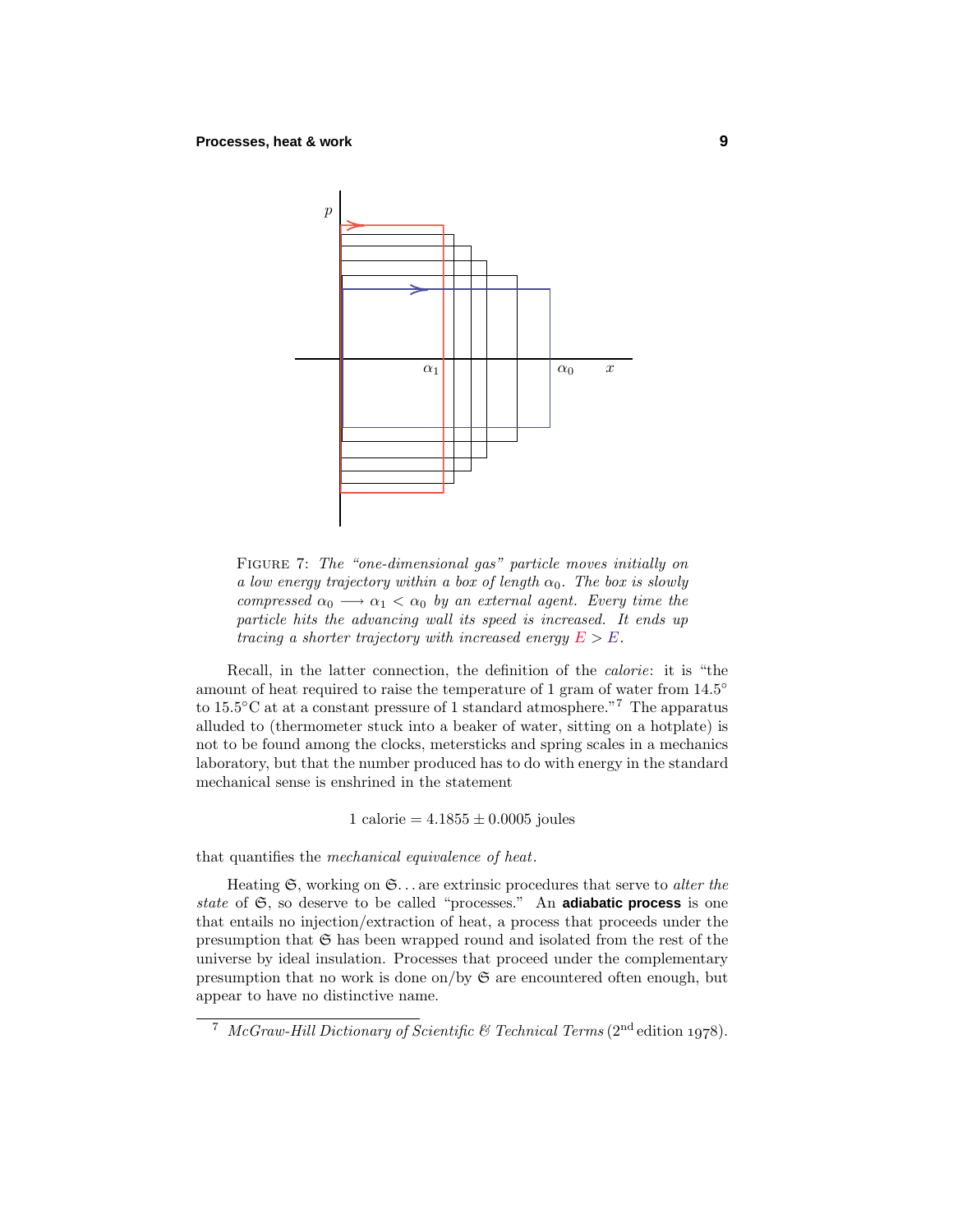**4. Process initiation by relaxation of a constraint.** I want now to describe a point of view, and associated language, that will permit us to speak in a unified way about a broad class of thermodynamic processes and issues. The viewpoint I advocate will sometimes seem entirely natural, but sometimes seem at first to be a bit contrived and artificial. I start with an instance of the latter:

In our laboratory—which is thermally isolated (a closed system)—we have equipped ourselves with

- an sealed ampule of salt, placed within
- an open beaker of water, which is suspended over an unlit burner that has been connected to
- a closed tank of flamable gas and
- a closed tank of oxygen.

Having assured ourselves that those systems are at thermal equilibrium, both individually and collectively,

 $\mathbb{I}$  We break the ampule; *i.e.*, we "*relax the constraint* that the salt and water be separated." The process

 $salt + water \longrightarrow saltwater$ 

runs to thermalized completion.

 $\mathbb{Z}$  We turn the valves on the gas tanks; *i.e.*, we "relax the constraint that the oxygen and fuel be separated." They come together, spontaneously combust, the flame heats the water, which evaporates. Ultimately we recover our salt crystals, but they are in thermal equilibrium with an atmosphere that can be described now as hot, steamy smog.

The claim is that thermodynamic processes—at least those that take place (or can be considered to take place) within a closed composite system—can always be said to have been initiated by the relaxation of a constraint. Or, more precisely, by the sequential relaxation of a series of constraints (see Figure 8).

Contraints are maintained by real/idealized **partitions**. We will have need mainly of

- partitions that are opaque to the matter but transparent to heat (such partitions are called **diathermal walls**)
- partitions that are opaque to the heat but transparent to matter

but partitions with other transmission properties are imaginable. A partition opaque to both matter and heat can be fabricated by "stacking" partitions of



the sorts described above, and the essential idea admits of many variations. "Relaxation of a constraint" might then refer to removal of one but not the other of the elements of a composite partition, as illustrated. But the phrase might equally well refer to "removing the nails that hold the partitions in place," that lend shape to

a system: we might, for example, want to release a piston (opaque to both matter and heat) so that it can seek the point where the pressure on its two faces has become equalized.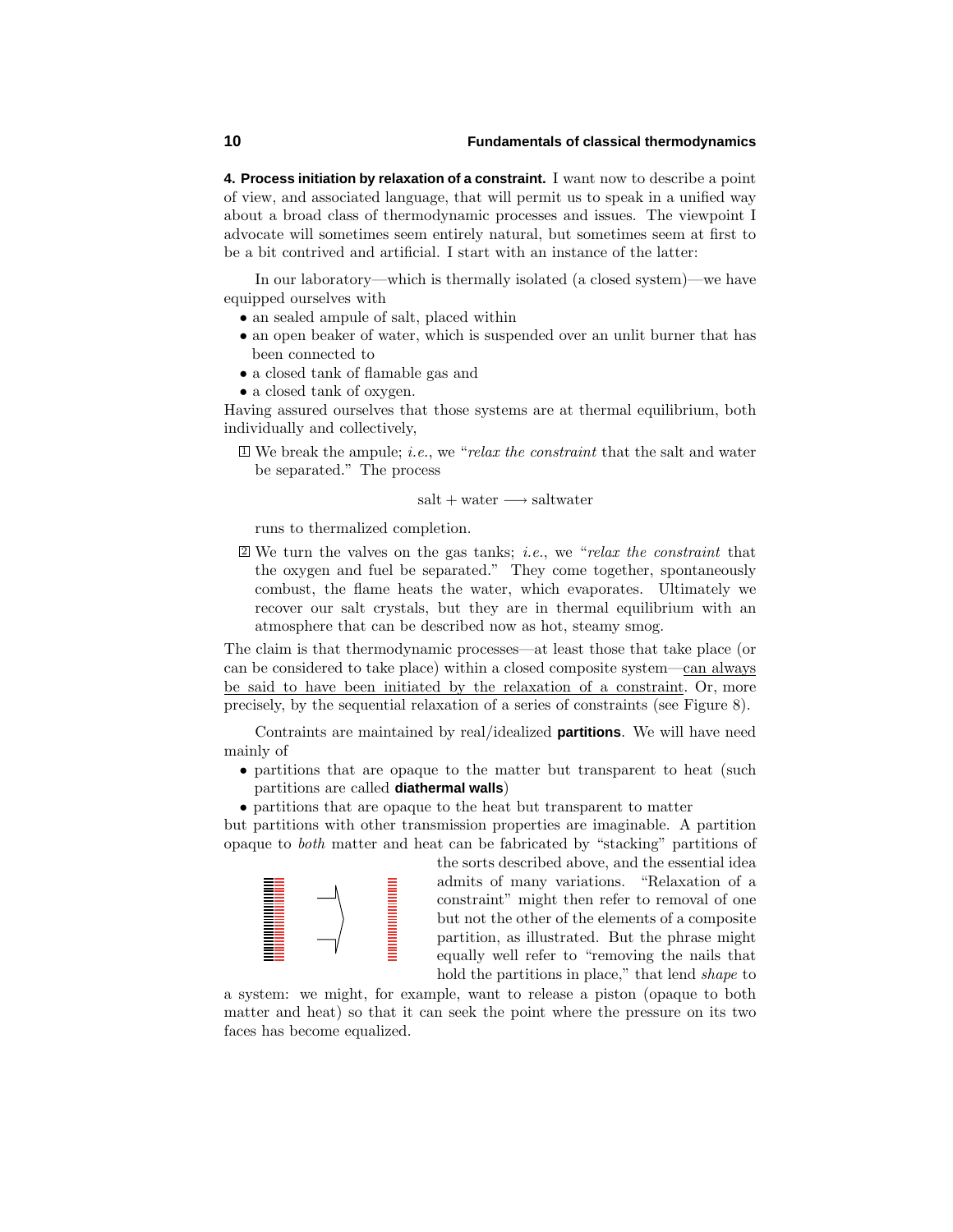

FIGURE 8: A closed composite system (top) is subjected (at left) to a sequence of constraint relaxations, and  $(at\ right)$  to a different sequence of constraint relaxations. Both sequences happen here to proceed until no constraints remain to be relaxed. The question  $arises:$  Is the endstate independent of the relaxation sequence, if the latter is pursued to completion? The "contraint relaxation" idea will turn out later to provide valuable insight into the essential drift of the 2<sup>nd</sup> Law (growth of entropy).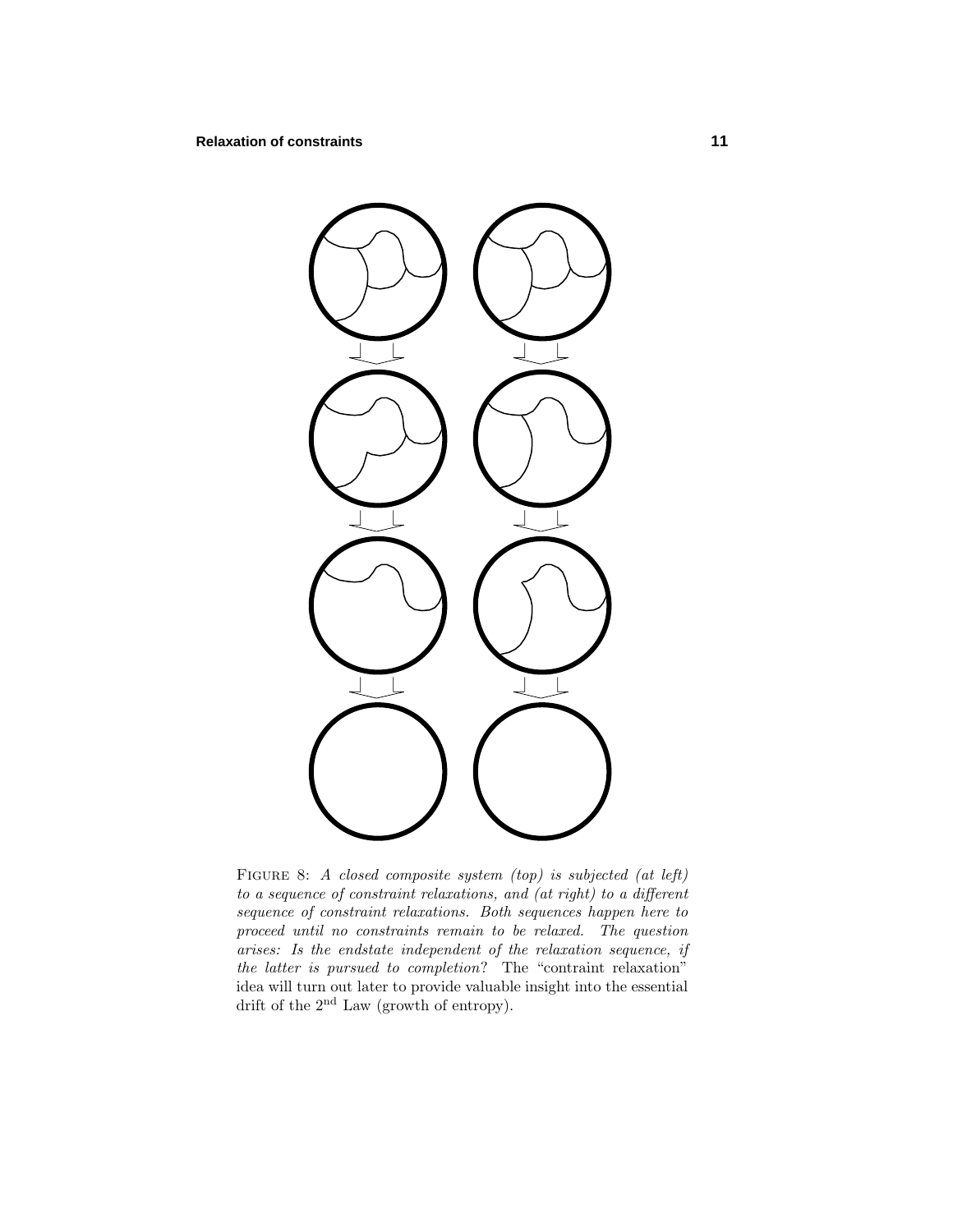**5. Zeroth law of thermodynamics: emperical temperature.** Imagine that we possess a collection of all possible thermodynamic systems, each in all possible states. Imagine each system in the collection to be outfitted with gages sufficient to indicate the state of the system. The gages can be expected to differ in number from case to case, and we will allow them to be arbitrarily callibrated in each individual case. They therefore tell us nothing useful about the actual state of the system to which they refer, but do (we assume) serve to tell us whether or not the state changes when we interact with the system.



Figure 9: The **diathermal wall test** lends an idealized operational *meaning to the question* Does anything happen when systems  $\mathfrak{S}_1$ and  $\mathfrak{S}_2$  are brought into diathermal contact? The immobile diathermal partition is transparent to heat, but opaque to all else: it insures that  $\mathfrak{S}_1$  and  $\mathfrak{S}_2$  cannot do work on each other, exchange matter, etc.

Select two systems,  $\mathfrak{S}_1$  and  $\mathfrak{S}_2$ , and arrange (see the figure) that they be permitted to interact by heat exchange, but in no other way. What happens? One finds that

- either the states of both  $\mathfrak{S}_1$  and  $\mathfrak{S}_2$  remain unaltered, which we will record by writing  $\mathfrak{S}_1 \sim \mathfrak{S}_2$ , or
- both states change, which we record by writing  $\mathfrak{S}_1 \sim \mathfrak{S}_2$ . One never observes a change in the state of one system which is unaccompanied by a change in the state of the other *...*though "thermostats" ("heat baths"), created by making one system very much more massive than the other, are designed to approximate such behavior. One finds, moreover, that
- if  $\mathfrak{S}_1 \sim \mathfrak{S}_2$  and  $\mathfrak{S}_2 \sim \mathfrak{S}_3$  then  $\mathfrak{S}_1 \sim \mathfrak{S}_3$ .

The physical relationship that we have denoted  $\sim$  is therefore an *equivalence* relation.<sup>8</sup> The "diathermal wall test" has served to resolve the set of all systems

<sup>&</sup>lt;sup>8</sup> See G. Birkhoff & S. MacLane, *Survey of Modern Algebra* (1951), page 32.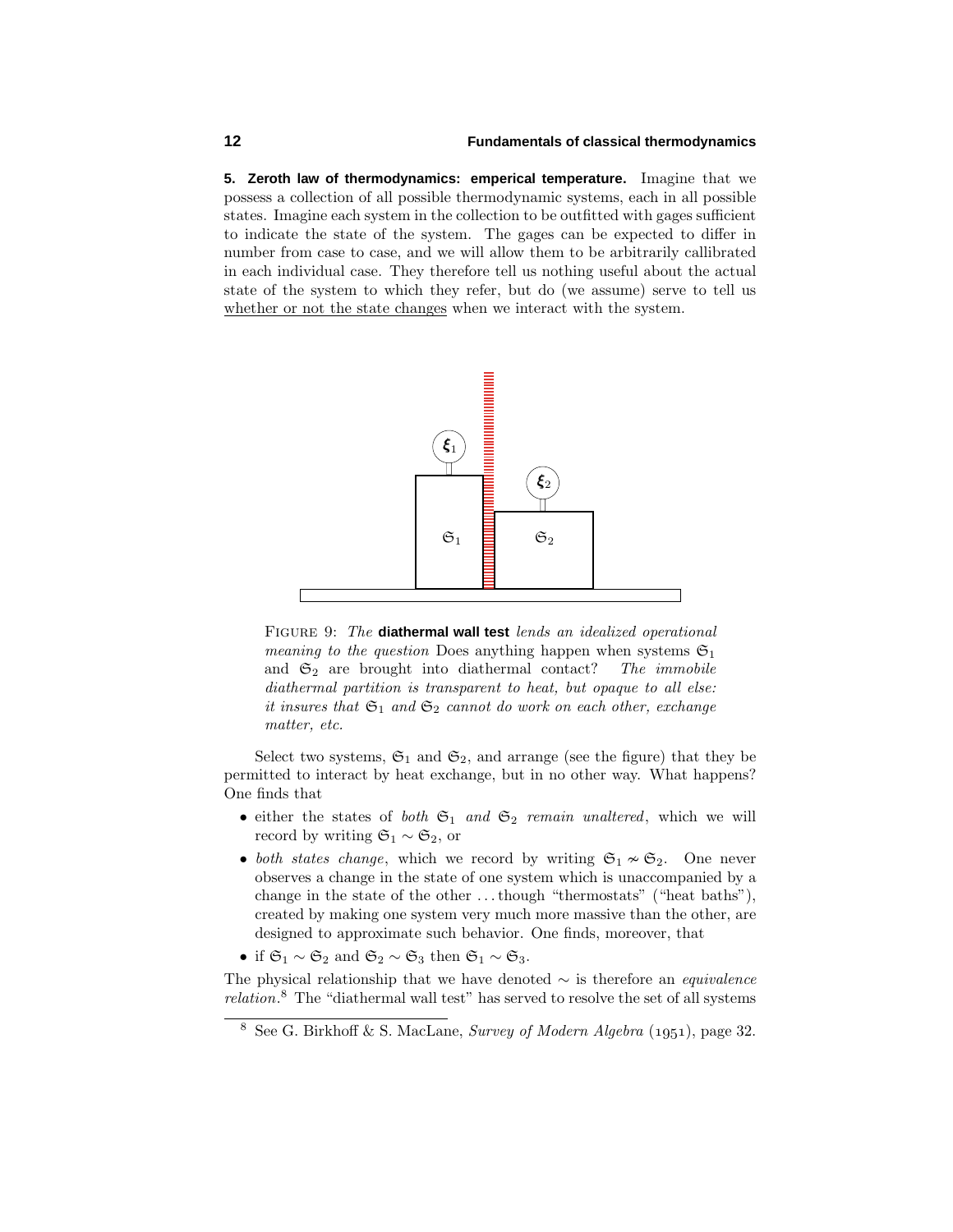### **Zeroth law of thermodynamics 13**

in all states into disjoint equivalence classes, just as "congruence" serves to resolve into equivalence classes the set of all triangles.

There is a lesson to be learned from looking more closely to the set of all triangles inscribed on the Euclidean plane. For it is geometrically evident that

- 3 numbers are required to identify an equivalence class if *congruence* is the defining relation (angle/side/angle or side/angle/side);
- only 2 numbers are required to identify an equivalence class if *similarity* is the defining relation (angle/angle);
- only one number is required to identify an equivalence class if *isometry* is the defining relation (area).

Evidently the resolution of a set into disjoint equivalence classes conveys—in and of itself—no information concerning how many numbers must be specified to identify an equivalence class (the "dimension" of the resolution).

The question now before us: What is the dimension of the resolution achieved by the diathermal wall test? How many numbers must be presented to identify one of the resulting equivalence classes, to distinguish it from all others?

It is a lesson of simple sense experience that systems which are equivalent in the above sense are invariably adjudged to have, in the most naive tactile sense, the same "temperature." And conversely.<sup>9</sup>

The important implication of the experience thus summarized is formulated in the so-called

**Zeroth Law of Thermodynamics:** The diathermal wall test achieves a <u>one-dimensional</u> resolution of the set  $\{states of systems\}$  into disjoint equivalence classes. Every such class (to say the same thing another way) can be distinguished from every other such class by specification of a single real number *t*, which we agree to call the "emperical temperature."

However natural it may be to assign larger *t*-values to "hotter" system-states, smaller *t*-values to cooler (Figure 10)...the  $0^{th}$  law does not by itself obligate us to do so, nor does it provide guidance as to how we might/should do so: it permits a natural ordering of system-states, but places no constraint on how we might elect to *graduate* that ordering.

 $9\,$  We agree not to belabor the fact that our powers of sensory discrimination are at best very approximate, that we only injure ourselves when we attempt to test the temperature of things that are very hot or very cold, and that it is meaningless to ask what might be the sensory perception of  $10^6$ K! But this is physics in a nutshell. We take direct experience as our point of departure, from that experience we extract concepts/abstractions into which we breath life by embedding them within theoretical structures *...*then follow where they lead. From the span of our arms we think our way to the span of the galaxies: from the pulse of music we leap to the dance of atoms, the age of the universe.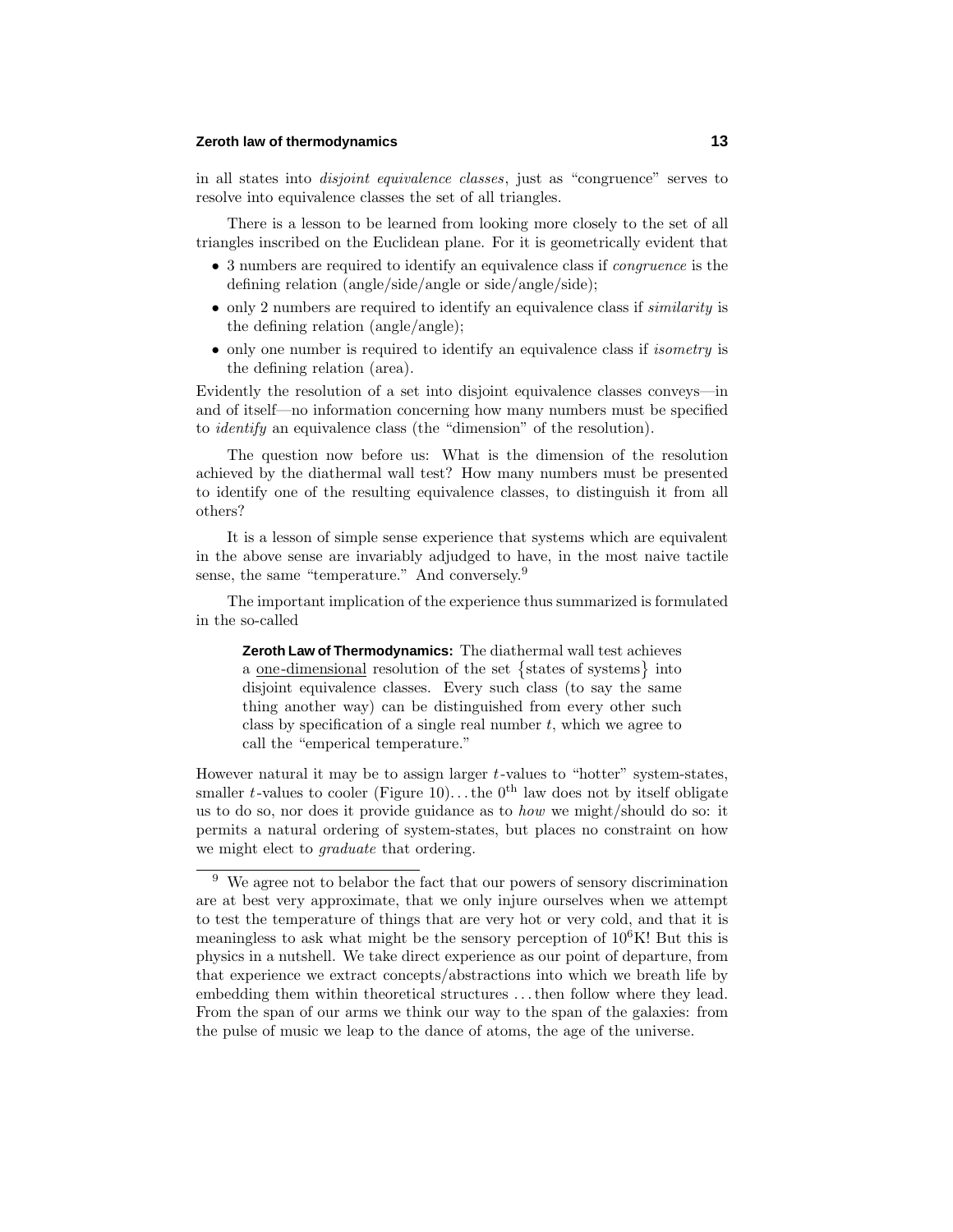

FIGURE 10: It is natural to assign larger "emperical temperatures" to  $HOT$  system-states than  $COOL$  ones (i.e., to arrange things so that "greater than" becomes an expression of "hotter than"), but the  $0^{th}$  law—in and of itself—prescribes no particular way to do so.

To make practical progress toward the development of a provisional "thermometry" we have no alternative but to proceed in immitation of the practice that leads to "chronometry." There one selects ("invents" is the better word) a dynamical system which, by agreement, will serve as a "clock"<sup>10</sup> and it is relative to the dynamics of the clock that one regulates the dynamics of other systems. Similarly, one might select some conveniently-reproducible thermal system<sup>11</sup> which, by agreement, will serve as a "thermometer," and use the arbitrarily graduated states of that system to assign emperical temperature to the states of other systems.<sup>12</sup>

"Arbitrary graduation" can be accomplished in infinitely many ways. If *t* refers to one graduation of our emperical temperature scale, and *t* <sup>∗</sup> to another, and if *t* <sup>∗</sup>(*t*) describes the relation between them, then we have only to require that the function  $t^*(t)$  be *monotonic increasing* to preserve order relationships, i.e., insure that

 $t_2 > t_1 \implies t_2^* > t_1^*$ 

The 0<sup>th</sup> law, reduced to its starkest essentials, can be considered to assert that "**temperature exists**," which is in itself a great surprise: thermal systems

<sup>10</sup> Galileo pointed to the advantages of pendula (an idea picked up and perfected by Huygens), Newton recognized the advantages-in-principle afforded by "free particles."

 $11$  Perhaps a bubble of air, as proposed by Galileo, or a column of mercury, or a thermocouple.

<sup>12</sup> It should be borne in mind that every measurement procedure—whether intended to assign measure to time, length, mass, temperature, *...*—has a limited range of applicability: to extend the range, to broaden the reach of the concept in question, one must stitch together an assortment of procedures that draw typically on distinct physical principles and assumptions.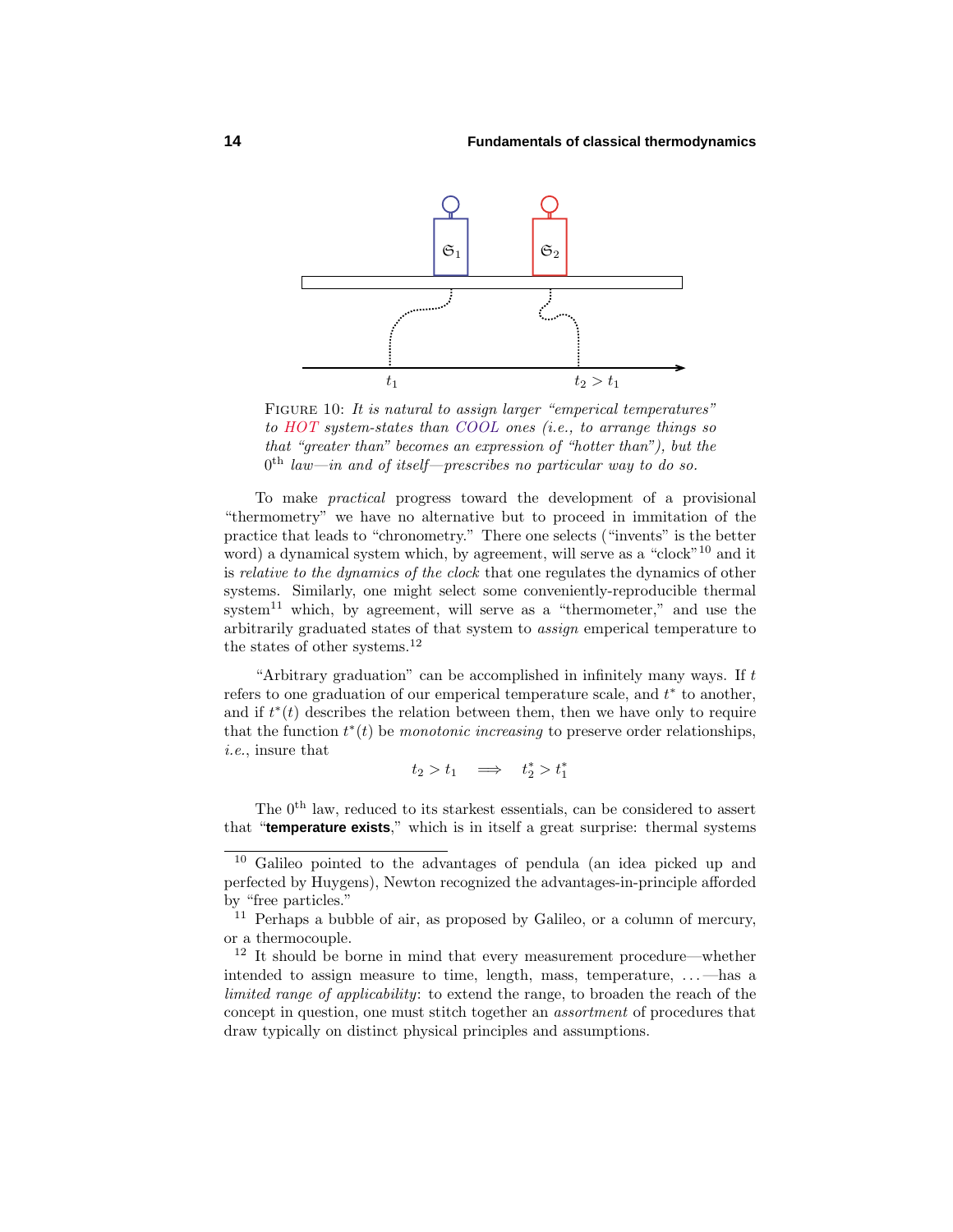### **First law of thermodynamics 15**

come to us in limitless variety (as do the variables used to describe them), but each—in each of its thermalized states—can be said to possess "a temperature," however we may elect to quantify that fact.

A further surprise awaits: the  $2<sup>nd</sup>$  law will permit us to bring into play a concept of absolute temperature *T*, and to devise a strategy for recalibrating

 $t \mapsto T = T(t)$ 

any arbitrarily-selected/graduated thermometer so that it becomes, in effect, an "absolute temperature thermometer." It emerges, moreover, that the absolute temperature scale possess a natural zero. 13

**6. First law of thermodynamics.** Let  $\xi_1$  refer to the initial state of some system  $\mathfrak{S}$ , and let  $\mathfrak{C}_2$  refer to the final state to which  $\mathfrak{S}$  is brought by the execution of some process  $\mathcal{P}$ . There exist, in point of emperical fact, a *multitude* of processes that achieve  $\xi_1 \longrightarrow \xi_2$  (see the Figure 11). Let

 $W[\mathcal{P}]$  = energy injected during the execution of  $\mathcal{P}$  by **working on**  $\mathfrak{S}$ 

 $Q[\mathcal{P}]$  = energy injected during the execution of  $\mathcal{P}$  by **heating**  $\mathfrak{S}$ 

Though  $W[\mathcal{P}]$  and  $Q[\mathcal{P}]$  are process-dependent, it is an emperical fact—and the upshot of the  $1<sup>st</sup>$  law—that their sum is process-independent:

**First Law of Thermodynamics:**  $W[\mathcal{P}]+Q[\mathcal{P}]$  is process independent, a function only of the endstates  $\xi_1$  and  $\xi_2$ :

$$
W[\mathcal{P}] + Q[\mathcal{P}] = f(\xi_1, \xi_2)
$$
\n(1)

I give now a little argument the effect of which will be to establish what is sometimes assumed; namely, that

it is always possible to write  $f(\boldsymbol{\xi}_1, \boldsymbol{\xi}_2) = U(\boldsymbol{\xi}_2) - U(\boldsymbol{\xi}_1)$ 

where  $U(\xi)$  is a <u>function of state</u>. Consider the processes  $\mathcal{P}$  that proceed from *ξ*<sup>1</sup> to *ξ*<sup>2</sup> via some designated intermediate state *ξ*0:

$$
\boldsymbol{\xi}_1 \longrightarrow {\boldsymbol{\xi}_0} \longrightarrow {\boldsymbol{\xi}_2}
$$

as illustrated in Figure 12. By the  $1<sup>st</sup>$  law

<sup>13</sup> Newton spoke [Principia, First Scholium: see page 7 in the Cajori edition  $(1962)$  of an "absolute, true and mathematical time," and a refinement of that idea survives to this day as an entrenched convention in all of physics (though it becomes distorted in general relativity). There is no denying that its use serves to *simplify* the physics. Yet I think it cannot be argued that dynamics supplies an "absolute time," much less a time scale with a "natural zero." Cosmology might, insofar as it promotes the view that "spacetime is created 'as needed,' by the events that happen within it."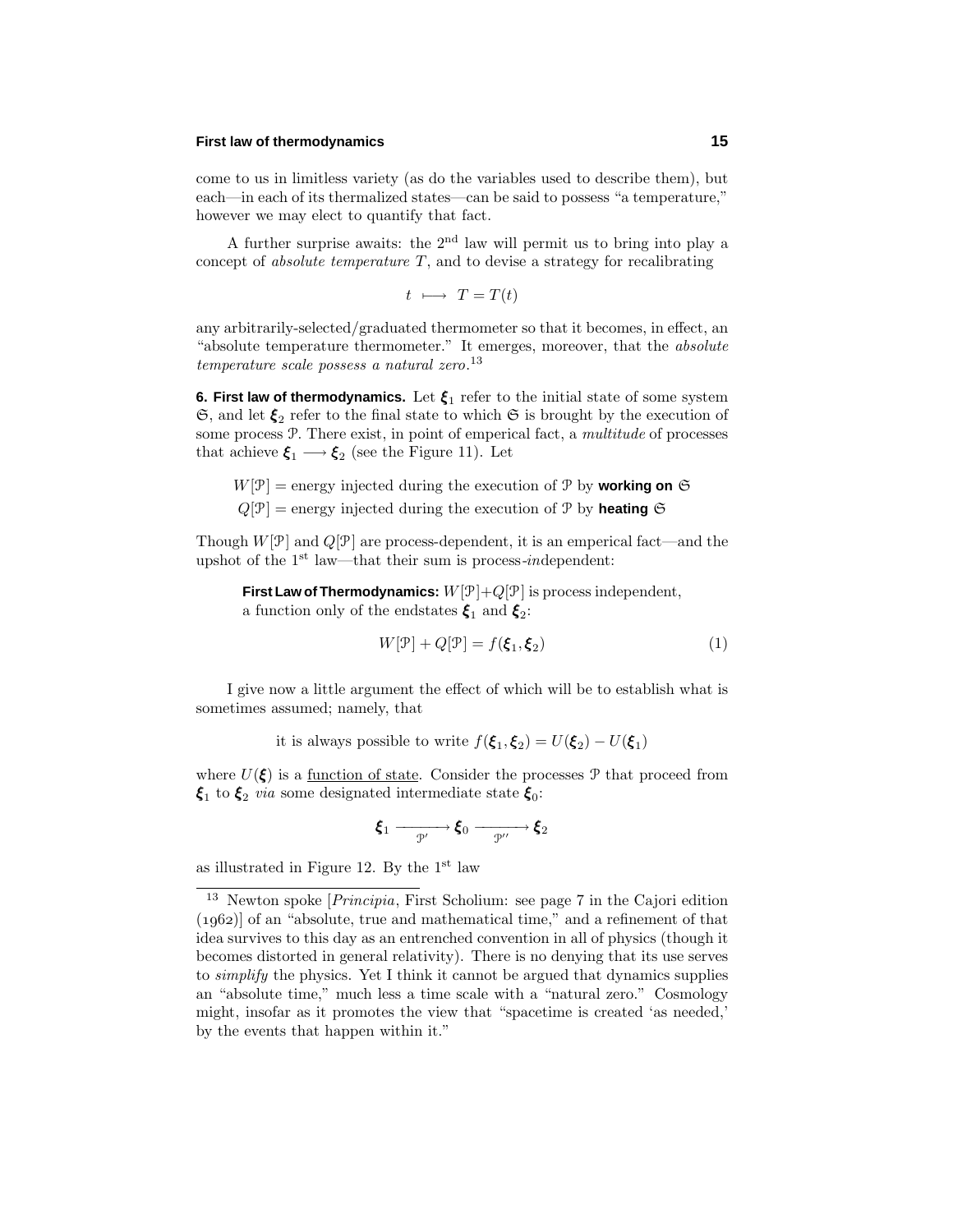

FIGURE  $11:$  It is only as a diagramatic convenience that the processes *ξ*1→*ξ*<sup>2</sup> have been assumed here to be quasi-static. No such assumption enters into the statement of the  $1<sup>st</sup>$  law. The figure is intended to dramatize the fact that distinct processes can achieve the same net effect.



FIGURE 12: Processes that proceed  $\xi_1 \rightarrow \xi_2$  by way of an arbitrarily designated "fiducial state" *ξ*0. The "*ξ*0-trick" is used in the text to establish the existence of the energy function  $U(\xi)$ .

$$
W[\mathcal{P}] + Q[\mathcal{P}] = \{W[\mathcal{P}'] + Q[\mathcal{P}']\} + \{W[\mathcal{P}''] + Q[\mathcal{P}'']\}\text{ becomes}
$$

$$
f(\xi_1, \xi_2) = f(\xi_1, \xi_0) + f(\xi_0, \xi_2)
$$
(2)

If, in particular,  $\xi_1 = \xi_0 = \xi_0$  then (2) gives  $f(\xi, \xi) = 2f(\xi, \xi)$ , from which we conclude that

$$
f(\xi, \xi) = 0 \qquad \text{all states } \xi \tag{3}
$$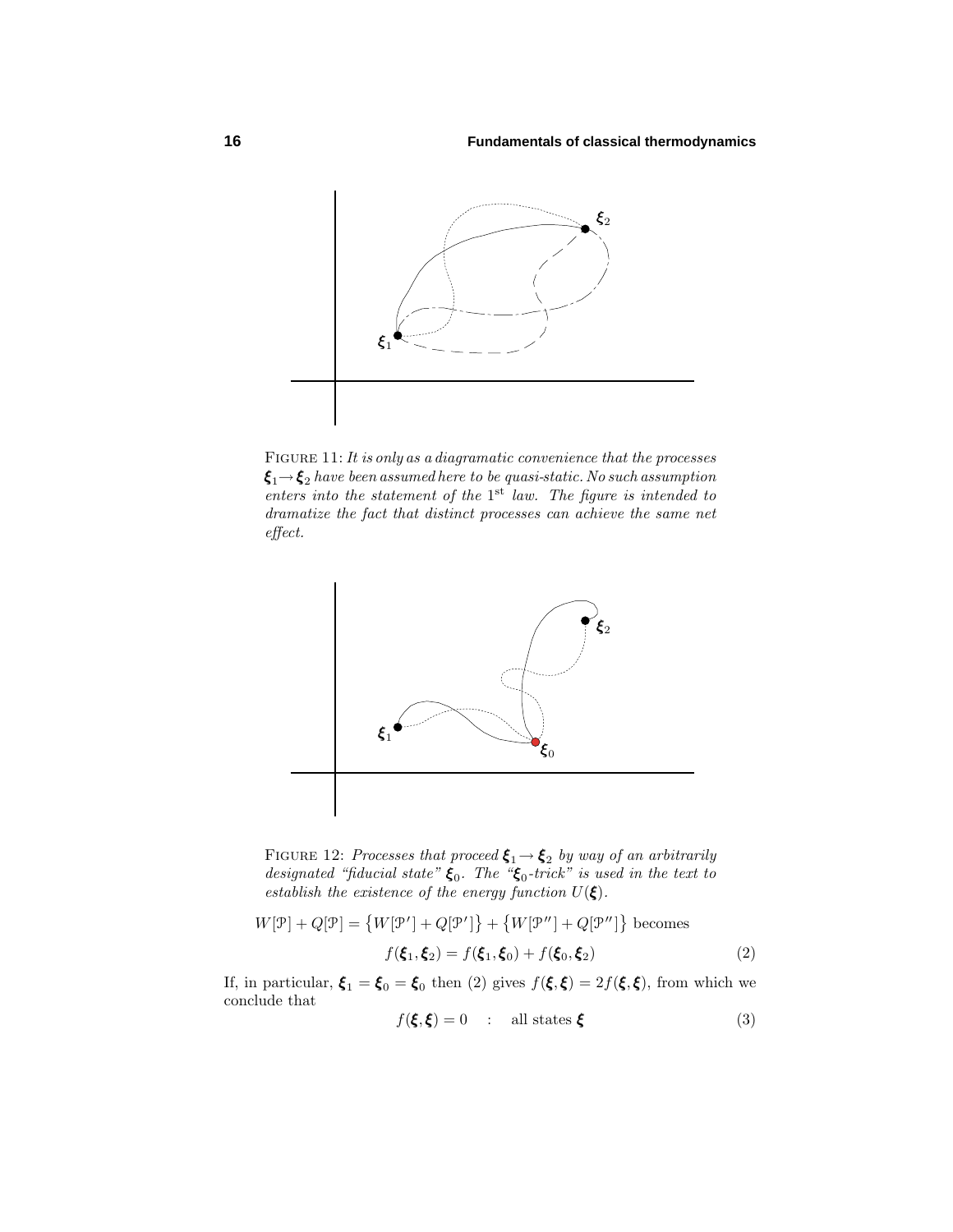### **First law of thermodynamics 17**

If we now set  $\boldsymbol{\xi}_1 = \boldsymbol{\xi}_2$  in (2) we can use (3) to obtain

$$
f(\xi_1, \xi_2) = -f(\xi_2, \xi_1)
$$
 : all states  $\xi_1$  and  $\xi_2$ 

Returning with this information to (2), we have

$$
f(\boldsymbol{\xi}_1,\boldsymbol{\xi}_2)=f(\boldsymbol{\xi}_0,\boldsymbol{\xi}_2)-f(\boldsymbol{\xi}_0,\boldsymbol{\xi}_1)
$$

We conclude that there exists a function of state  $U(\xi) \equiv f(\xi_0, \xi)$  such that (1) can be formulated

$$
W[\mathcal{P}] + Q[\mathcal{P}] = U(\xi_2) - U(\xi_1)
$$
\n<sup>(4)</sup>

The function  $U(\xi)$  is *not unique*, since it depends through

$$
U(\pmb{\xi}_0)=0
$$

on selection of the fiducial state  $\boldsymbol{\xi}_0$ . From  $f(\boldsymbol{\xi}_0, \boldsymbol{\xi}) = f(\boldsymbol{\xi}_0, \boldsymbol{\xi}_0) + f(\boldsymbol{\xi}_0, \boldsymbol{\xi})$  we see, however, that adjustment  $\xi_0 \rightarrow \xi_0$  of the fiducial state serves only to shift the value of *U* by an additive constant:

$$
U(\boldsymbol{\xi}) = U(\boldsymbol{\xi}) + \text{constant}
$$
  
constant =  $f(\boldsymbol{\xi}_0, \boldsymbol{\xi}_0) = U(\boldsymbol{\xi}_0) = -U(\boldsymbol{\xi}_0)$ 

An identical argument is used in mechanics to establish that a force field  $F(x)$  will be conservative (meaning "derivable from a potential") if and only if  $\oint \bm{F} \cdot \bm{dx} = 0.^{14}$ 

 $U(\xi)$  is called the **internal energy function**. It can be construed as a description of the total energy (kinetic + potential) of the microscopic elements that collectively constitute  $\mathfrak{S}$ . From this point of view the 1<sup>st</sup> law records the surprising fact (see again page 7) that the total energy of an equilibrated microsystem can be displayed as a function of a relatively small handful of macrovariables—namely, the macrovariables that have roles to play on the thermodynamic stage.<sup>15</sup>

 $^{14}$  See classical mechanics ( $1983/84$ ), page 50.

 $15$  Apart from that small element of surprise, the  $1<sup>st</sup>$  law tends to strike the modern eye as an almost obvious statement of **energy conservation**. But the modern eye is in position to look through the wrong end of the historical telescope. It was the strenuous, semi-independent effort (mainly during the  $1840's$ ) of about a dozen physicists to comprehend the meaning of heat that gave us the concept of energy conservation. To arrive at that concept—at the "energetic view of the world" that made possible the formulation of the 1st law—they had first to detach themselves from the entrenched notion of a "conserved caloric." And they worked in advance of the development (therefore without the support) of an underlying micromechanics. The tale is well told in Chapters  $3-10$  of W. H. Cropper's *Great Physicists* (2001).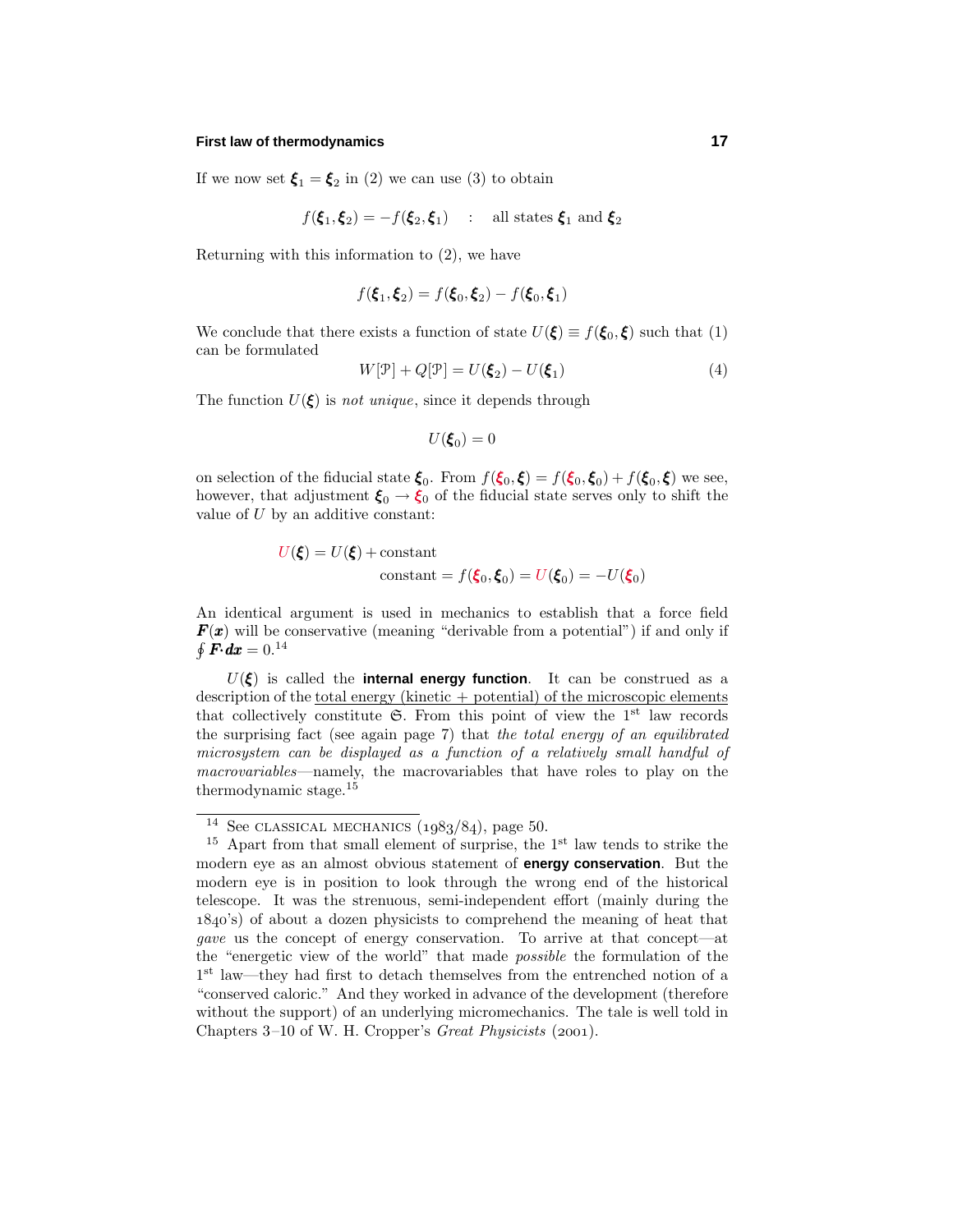It is a particular implication of the  $1<sup>st</sup>$  law (4) that

$$
\{U(\boldsymbol{\xi}_2) - U(\boldsymbol{\xi}_1)\} - W[\mathcal{P}_{\text{adiabatic}}] = 0
$$

which carries the interesting implication  $W[\mathcal{P}_{adiabatic}]$  is process-independent, determined entirely by the endstates. For *non*-adiabatic processes  $\xi_1 \longrightarrow \xi_2$ one has

 $\{U(\boldsymbol{\xi}_2) - U(\boldsymbol{\xi}_1)\} - W[\mathcal{P}]$  = heat injected during process  $\mathcal{P}$ 

which is sometimes advanced as a *definition* of heat. But it works only if one has (from what source?) prior knowledge of  $U(\xi)$ . And since we possess means to lend direct operational meaning to "heat injected," I see no need of such a definition.

It is to recast the  $1^{st}$  law, and to prepare for a statement of the  $2^{nd}$  law, that I digress now to review some

**7. Rudiments of the theory of differential forms.** By an *n*-dimensional linear differential form we will understand an expression of the type

$$
dF \equiv \sum_{k=1}^{n} F_k(x^1, x^2, \dots, x^n) dx^k
$$

In the standard mathematical, dynamical and thermodynamic literature<sup>16</sup> such constructions are commonly called "Pfaffian differential forms," while in the more general context of the exterior calculus they are known as "1-forms" special instances of "*p*-forms"  $(p = 0, 1, 2, \ldots, n)$ .

Such a form is said to be **exact** if and only if it is the differential of a function  $F(x^1, x^2, \ldots, x^n)$ , and to be otherwise **inexact**. Thus

$$
\sum_{k=1}^{n} \frac{\partial F(x^1, x^2, \dots, x^n)}{\partial x^k} dx^k
$$
 is by definition exact

An obviously necessary condition for a given differential form  $dF = F_k(\boldsymbol{x})dx^k$  $(\sum_{k}$  tacitly understood) to be exact is that

$$
\partial F_i / \partial x^j = \partial F_j / \partial x^i \quad : \quad \{i, j = 1, 2, \dots, n\}
$$

With weak hypotheses (which we always assume to be satisfied) the preceding conditions become also sufficient.

<sup>&</sup>lt;sup>16</sup> See E. L. Ince, *Ordinary Differential Equations* (1926), page 57; E. T. Whittaker, Analytical Dynamics ( $4<sup>th</sup>$  edition 1937), page 296; H. C. Corben & P. Stehle, Classical Mechanics (1950), page 295; M. Born, Natural Philosophy of Cause & Chance (1949), pages  $38 \& 143$ .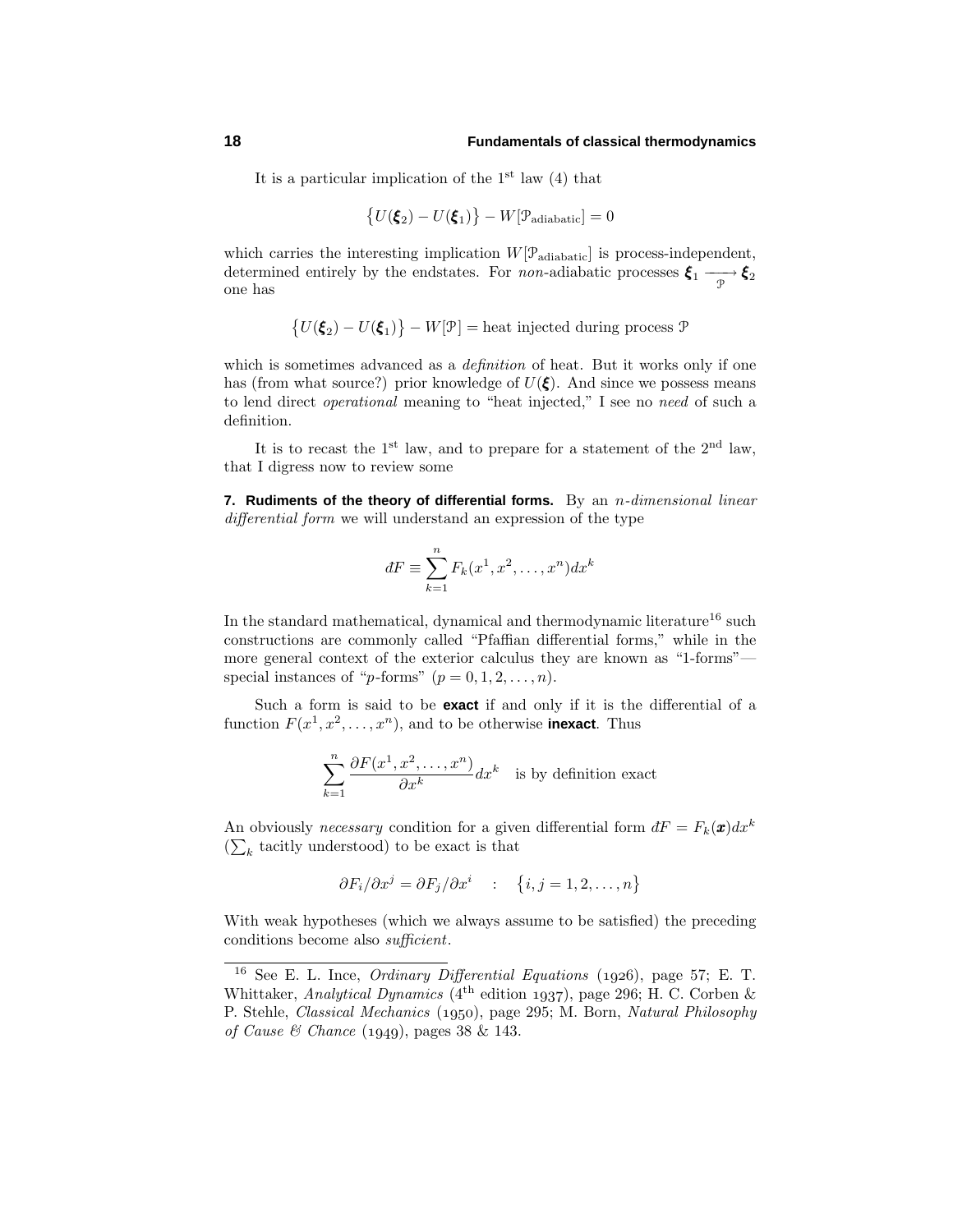### **Theory of differential forms 19**

I adopt the "dbar" notation  $dF$  to describe differential forms-in-general so as to be in position to write  $dF$  only when exactness has been explicitly assumed or established. This is a convention fairly standard to the thermodynamic literature, but not commonly encountered in other disciplines.

An inexact differential form  $dF$  is said to be **integrable** if and only if there exists a function  $\chi(x^1, x^2, \ldots, x^n)$  such that  $\chi \cdot dF$  is exact, and to be otherwise **non-integrable**. The function *χ*—if it exists—is said to comprise an **integrating factor** of the differential form  $dF$ .

We are interested in this subject because (as will emerge) the  $1<sup>st</sup>$  law can usefully be formulated as an exactness postulate, and the 2<sup>nd</sup> law as an integrability postulate. It is to gain a more detailed sense of the "strength" of those postulates that we inquire now more closely into the subject, looking especially to the **integrability conditions**—the conditions necessary and sufficient to insure the *existence* of an integrating factor.

Trivially, if  $n = 1$  then every differential is exact:

$$
F(x) dx = d \left\{ \int^x F(\xi) d\xi \right\}
$$

If  $n = 2$  then—not at all trivially—every differential is *integrable*. The point is established by construction—by describing a procedure by means of which one can-in-principle *exhibit* the integrating factor. Here I am content to sketch the procedure as it pertains to the illustrative case  $17$ 

$$
dF \equiv X \, dx + Y \, dy = y \, dx - dy
$$

Note first that  $dF$  is transparently inexact  $(\frac{\partial}{\partial y}[y] \neq \frac{\partial}{\partial x}[-1])$ . Note also that "Pfaff's differential equation"  $dF = 0$  can be written

$$
\frac{dy}{dx} + \frac{X}{Y} = \frac{dy}{dx} - y = 0
$$

The solutions

$$
y(x) = e^{x+a}
$$

inscribe an *a*-parameterized population of curves on the  $(x, y)$ -plane, curves of which

$$
f(x, y) = \text{constant}, \text{ with } f(x, y) \equiv \log y - x \tag{5}
$$

provides an "implicit" description. Differentiation with respect to *x* now gives

$$
f_x + f_y \frac{dy}{dx} = f_x - f_y \frac{X}{Y} = \frac{\partial}{\partial x} \text{(constant)} = 0
$$

<sup>&</sup>lt;sup>17</sup> For an account of the general argument see (for example) MATHEMATICAL THERMODYNAMICS  $(1967)$ , page 25. The argument trips on the circumstance that in general one can talk about <u>but not explicitly display</u> the function  $f(x, y)$ contemplated below at (5).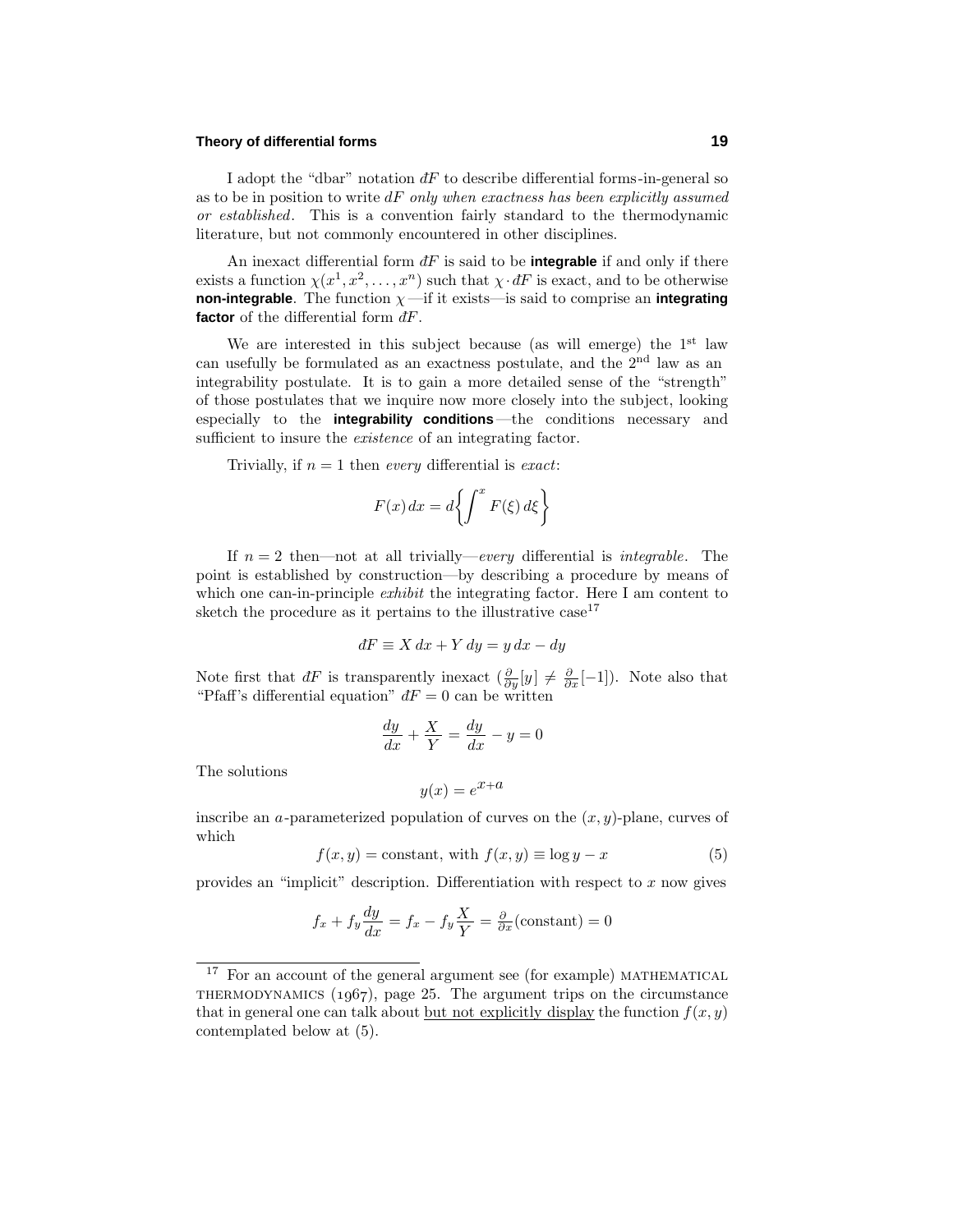so we have

$$
Yf_x = Xf_y \equiv \chi \cdot XY
$$
: serves to define  $\chi$  (6)

giving  $f_x = \chi X$  and  $f_y = \chi Y$ . We find ourselves in position now to write

$$
df = f_x dx + f_y dy = \chi \cdot (X dx + Y dy) = \chi \cdot dF \tag{7}
$$

In our example, (6) reads

$$
[-1][-1] = [y][y^{-1}] \equiv \chi \cdot [y][-1]
$$
 : supplies  $\chi(x, y) = -y^{-1}$ 

while (7) becomes  $df = -dx + y^{-1}dy = -y^{-1}(ydx - dy) = \chi \cdot dF$  and it is now obvious that  $\chi \cdot dF$  does pass the exactness test.

If  $n \geq 3$  then integrating factors only *sometimes* exist, and *finding* them becomes a highly non-trivial exercise. On page 27 of the notes just cited I discuss a celebrated counterexample<sup>18</sup>

$$
dF = -y\,dx + x\,dy + k\,dz
$$

where the assumption that an integrating factor exists can be shown to lead to a contradiction. It can be shown (see Ince,  $^{16}$  §2.8)—was, in fact, known already to Euler—that if

$$
dF = F_1 dx + F_2 dy + F_3 dz
$$

and if we allow ourselves to write

$$
\boldsymbol{F} = \begin{pmatrix} F_1 \\ F_2 \\ F_3 \end{pmatrix}
$$

then the integrability condition

$$
\boldsymbol{F} \cdot (\boldsymbol{\nabla} \times \boldsymbol{F}) = 0 \tag{8.3}
$$

is both necessary and sufficient.<sup>19</sup> For  $n > 3$  the conditions become more numerous: one has

$$
W_{ijk} = 0 \t ; i, j, k = 1, 2, ..., n \ge 3 \t (8.n)
$$

 $^{18}\,$   $\ldots$  borrowed from S. Chandrasekhar [ $Introduction\ to\ the\ Study\ of\ Stella\ r$ Structure  $(1939)$ , page 20: Chandrasekhar's Chapter 1 provides, by the way, an unsurpassed account of the "Laws of Thermodynamics"], who borrowed it from Born, who borrowed it from C. Carathéodory  $(1909)$ . It was Carathéodory—a differential geometer based in Göttingen—who, working at Born's instigation, was responsible for the introduction of Pfaffian forms into the literature of thermodynamics. The work of J. F. Pfaff was then already ancient: it dates from the second decade of the 19th Century.

<sup>&</sup>lt;sup>19</sup> The non-integrability of the counterexample can in this light be considered to follow from  $\mathbf{F} \cdot (\nabla \times \mathbf{F}) = 2$ .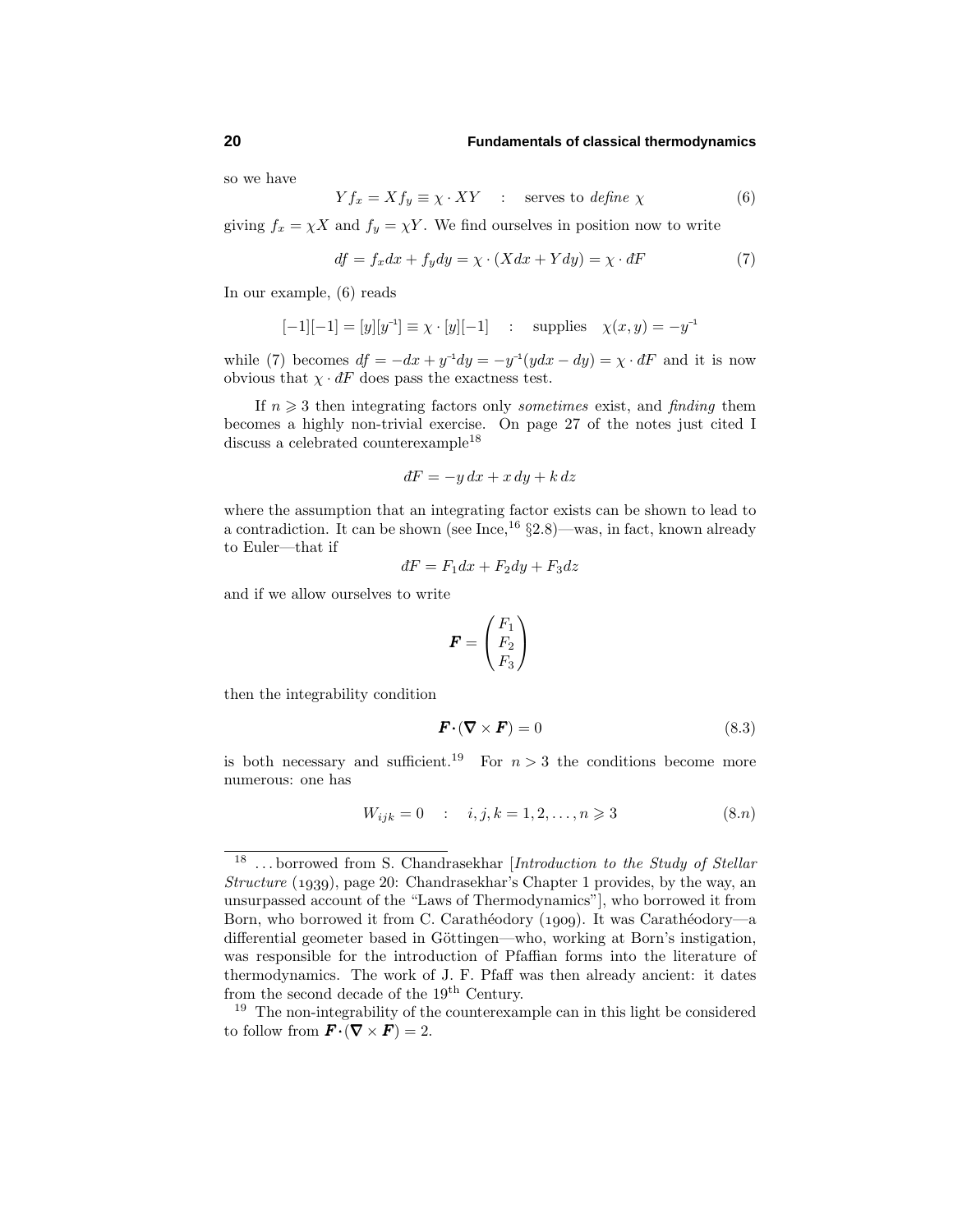### **Differential processes: first law revisited 21**

with

$$
W_{ijk} \equiv F_i \left\{ \frac{\partial F_j}{\partial x^k} - \frac{\partial F_k}{\partial x^j} \right\} + F_j \left\{ \frac{\partial F_k}{\partial x^i} - \frac{\partial F_i}{\partial x^k} \right\} + F_k \left\{ \frac{\partial F_i}{\partial x^j} - \frac{\partial F_j}{\partial x^i} \right\}
$$

The integrability conditions  $(8.n)$  are  $\frac{1}{6}n(n-1)(n-2)$  in number, of which  $\frac{1}{2}(n-1)(n-2)$  are independent. We conclude that integrability is a highly non-trivial state of affairs if (and only if)  $n \geq 3$ .

**8. Differential thermodynamic processes.** To describe the differential energy injected into  $\mathfrak S$  when we do a little work on the system we write

$$
dW = W_1(\boldsymbol{\xi})d\xi_1 + W_2(\boldsymbol{\xi})d\xi_2 + \cdots + W_n(\boldsymbol{\xi})d\xi_n = \sum_i W_i(\boldsymbol{\xi})d\xi_i
$$

while to describe a differential injection of heat we write

$$
dQ = Q_1(\boldsymbol{\xi})d\xi_1 + Q_2(\boldsymbol{\xi})d\xi_2 + \cdots + Q_n(\boldsymbol{\xi})d\xi_n = \sum_i Q_i(\boldsymbol{\xi})d\xi_i
$$

Here the coefficient functions  $W_i(\boldsymbol{\xi})$  and  $Q_i(\boldsymbol{\xi})$  record the kind of data that might show up in our lab books after an arduous series of mechanical and calorimetric measurements. The presumed inexactness of the differentials (as reflected in our *d*-notation) provides differential expression of the fact (see again page 15) that  $W[\mathcal{P}]$  and  $Q[\mathcal{P}]$  are, in general, process-dependent. If we restrict our attention to quasi-static processes we can write

$$
W[\mathcal{P}] = \int_{\mathcal{P}} dW \quad \text{and} \quad Q[\mathcal{P}] = \int_{\mathcal{P}} dQ
$$

and if P refers (see the following figure) to a quasi-static loop traced in state space we can write

$$
\oint dW \neq 0 \quad \text{and} \quad \oint dQ \neq 0
$$

to provide elegant allusion to the process-dependence of *W*[P] and *Q*[P]. To say the same thing yet another way: we expect it to follow from the data in our lab books that

$$
\frac{\partial W_i}{\partial \xi_j} - \frac{\partial W_j}{\partial \xi_i} \neq 0 \quad \text{and} \quad \frac{\partial Q_i}{\partial \xi_j} - \frac{\partial Q_j}{\partial \xi_i} \neq 0
$$

Which brings us back again to the surprising upshot of the

**First Law of Thermodynamics (differential formulation)**: The sum of  $dW$  and  $dQ$  is exact. Which is to say: there exists a function of state  $U(\xi)$  such that

$$
dW + dQ = dU \tag{9}
$$

From (9) it follows that if  $\xi_1 \longrightarrow \xi_2$  is quasi-static then

$$
\int_{\mathcal{P}} dW + \int_{\mathcal{P}} dQ = U(\xi_2) - U(\xi_1)
$$
\n(10)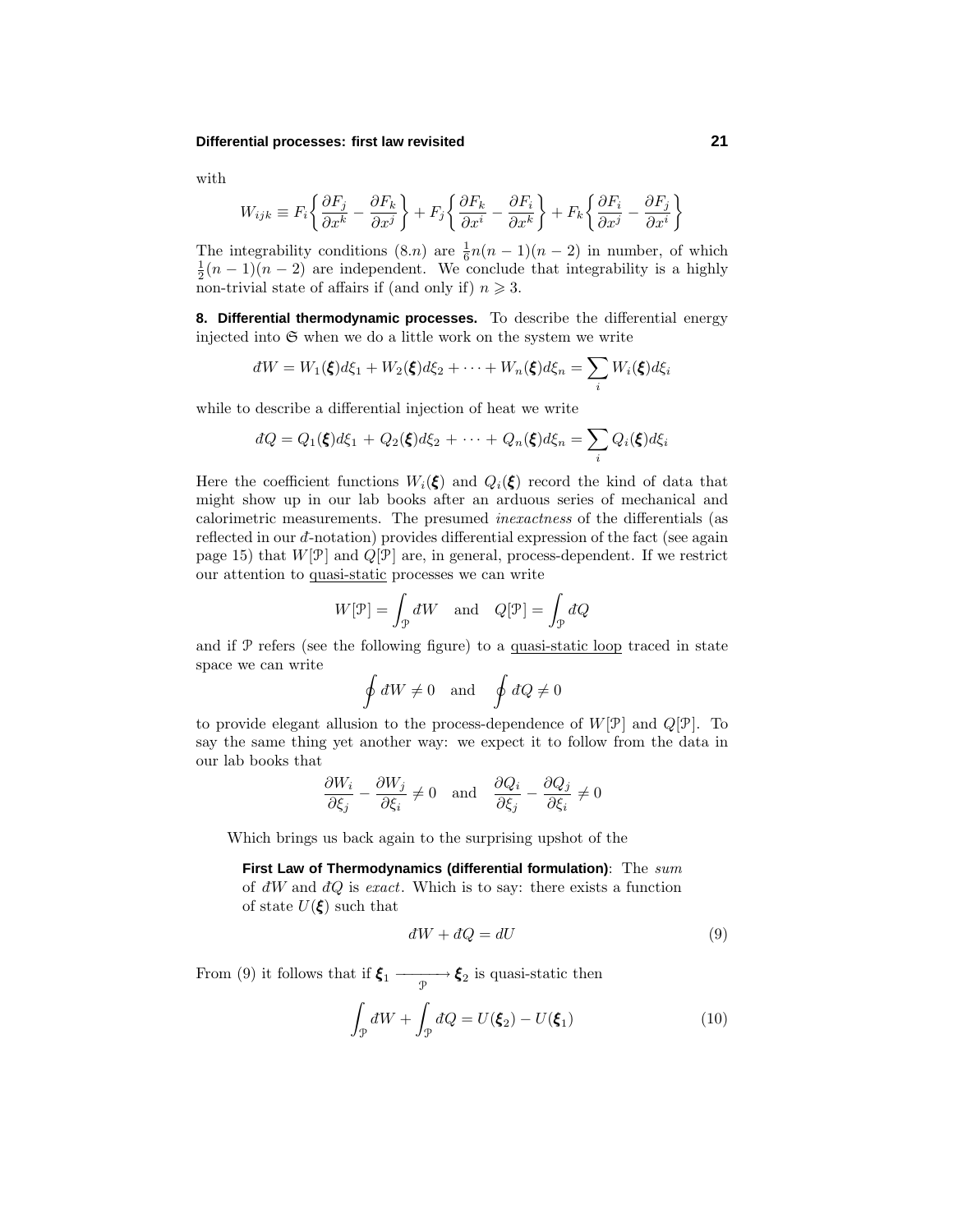

FIGURE 13: The processes shown schematically in Figure 11 now are assumed to be quasi-static, representable by "paths" inscribed on thermal state space. Two paths  $\bullet \longrightarrow \bullet$  have been joined head-to-tail to create a closed loop, a **cycle**.

and that for quasi-static cycles

$$
\oint dW + \oint dQ = 0 \tag{11}
$$

The integrated statement (10) can be phrased

work done on 
$$
\mathfrak{S} +
$$
 heat injected into  $\mathfrak{S}$   
= change in internal energy of  $\mathfrak{S}$  (12)

but that frequently-repeated characterization of the  $1<sup>st</sup>$  law somewhat misses the point  $\dots$  which is that the 1<sup>st</sup> law delivers into our hands a <u>function of state</u>: the internal energy function  $U(\xi)$ .

**9. Second law of thermodynamics.** The 2<sup>nd</sup> law—and arguably thermodynamics itself—can be traced to the publication of Reflexions sur la Puissance Motrice de Feu ("Reflections on the Motive Power of Fire,"  $1824$ ), which recorded the effort of Sadi Carnot, a young French engineer, to construct a general theory of heat engines ... just as his father before him had attempted (with less success) to construct a general theory of mechanical devices. It is remarkable that Carnot theoretical success as he did, for he labored still under the conception that heat ("fire") is a weightless, immutable substance. But he enjoyed no popular success at all: his work lay neglected for twenty years, until taken up and applied to more general objectives by Rudolph Claussius  $(1822-1888)$ : his "Uber die Bewegende Kraft der Wärme" was published in 1850) and Lord Kelvin (William Thomson:  $1824-1907$ ).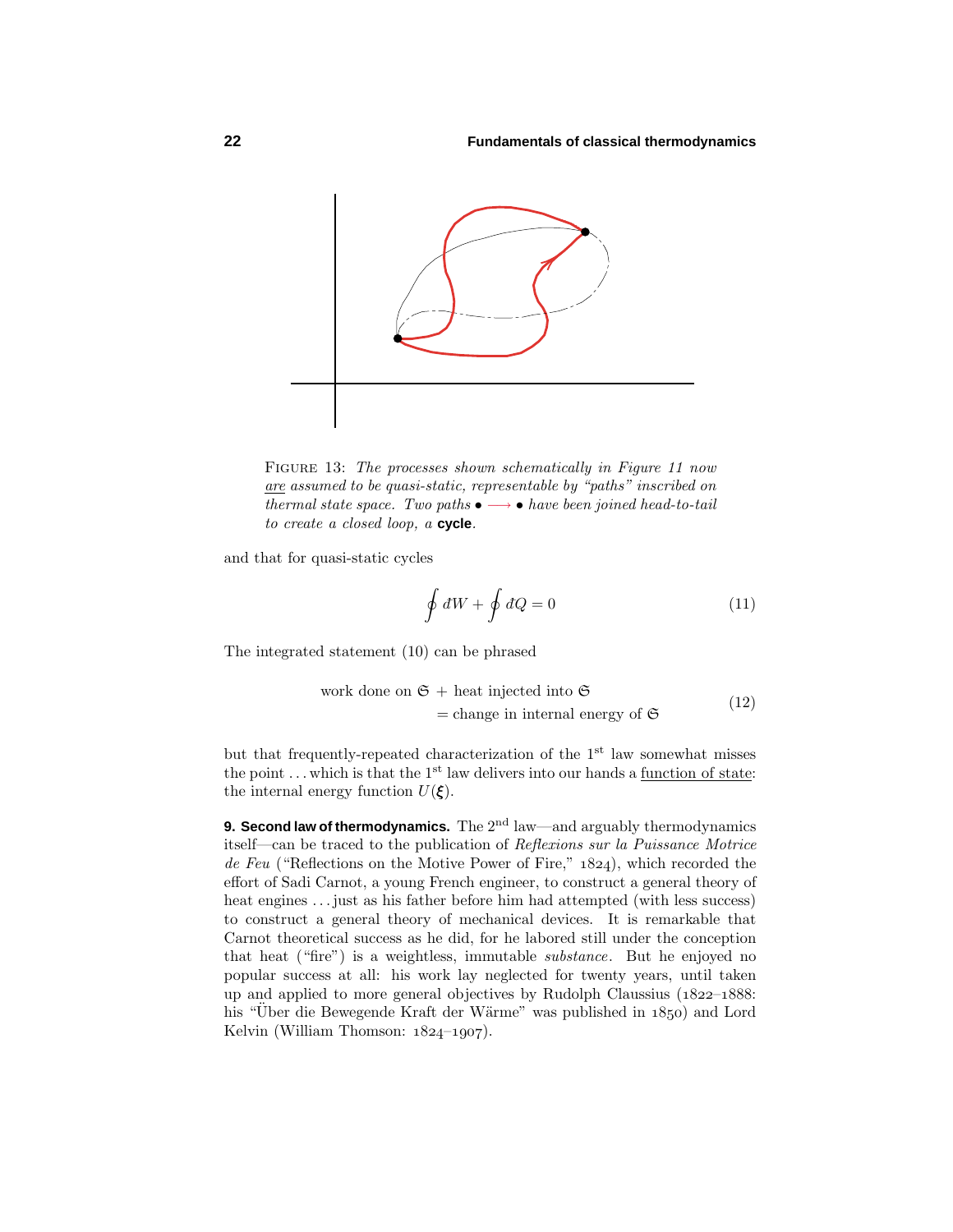### **Second law of thermodynamics 23**

That the 2nd law came struggling into the world is reflected in the fact that historically it has been—and is still to this day—formulated in a confusing variety of ways ... of which I reproduce an abbreviatred sampling:<sup>20</sup>

**Second Law of Thermodynamics** [Kelvin, 1851]: "No cyclic process exists which produces no other effect than the extraction of heat from a body and its conversion into an equivalent amount of mechanical work."

**Second Law of Thermodynamics** [Causius,  $1854/1865$ ]: "No cyclic process exists which has as its sole effect the transference of heat from a colder body to a hotter body."

**Second Law of Thermodynamics** [Carathéodory, 1909]: "There exist in the infinitesimal neighborhood of every state *ξ* states *ξ*<sup>∗</sup> that are adiabatically inaccessible from *ξ*."

For the purposes at hand I prefer, however, to work from this variant of Carathéodory's postulate:

**Second Law of Thermodynamics**: The inexact differential  $dQ$  is in every case integrable. Which is to say: there invariably exist functions of state  $\chi(\xi)$  and  $\sigma(\xi)$  such that  $\chi \cdot dQ = d\sigma$ .

In practice, we will find it most convenient to write

$$
dQ = \tau \cdot d\sigma \tag{13}
$$

with  $\tau(\xi) \equiv 1/\chi(\xi)$ .

We are about to enter into a lovely argument which, modulo certain natural conventions, will bring (13) to the form

$$
dQ = T dS
$$

where *T* refers to the "absolute temperature" and *S* to the "entropy"<sup>21</sup> of  $\mathfrak{S}$ . In *U*, *T* and *S* we possess the basic stuff of thermodynamics: a universal state variable and two universally-available system-characterizing functions of state, one supplied to us by the 1<sup>st</sup> law, the other by the  $2<sup>nd</sup>$  law. Because  $U(\text{state})$ and *S*(state) are functions of state we can bring function theory to bear upon them, and it is from that exercise that thermodynamics acquires its distinctive form.

<sup>&</sup>lt;sup>20</sup> For longer lists and commentary, see A. H. Wilson, *Thermodynamics*  $\mathcal{C}$ Statistical Physics (1960) page 18; MATHEMATICAL THERMODYNAMICS (1967) pages 36–40.

<sup>&</sup>lt;sup>21</sup> The term was first employed  $(1865)$  by Clausius, who derived it from the Greek en (meaning "in") and tropos (meaning "transformation").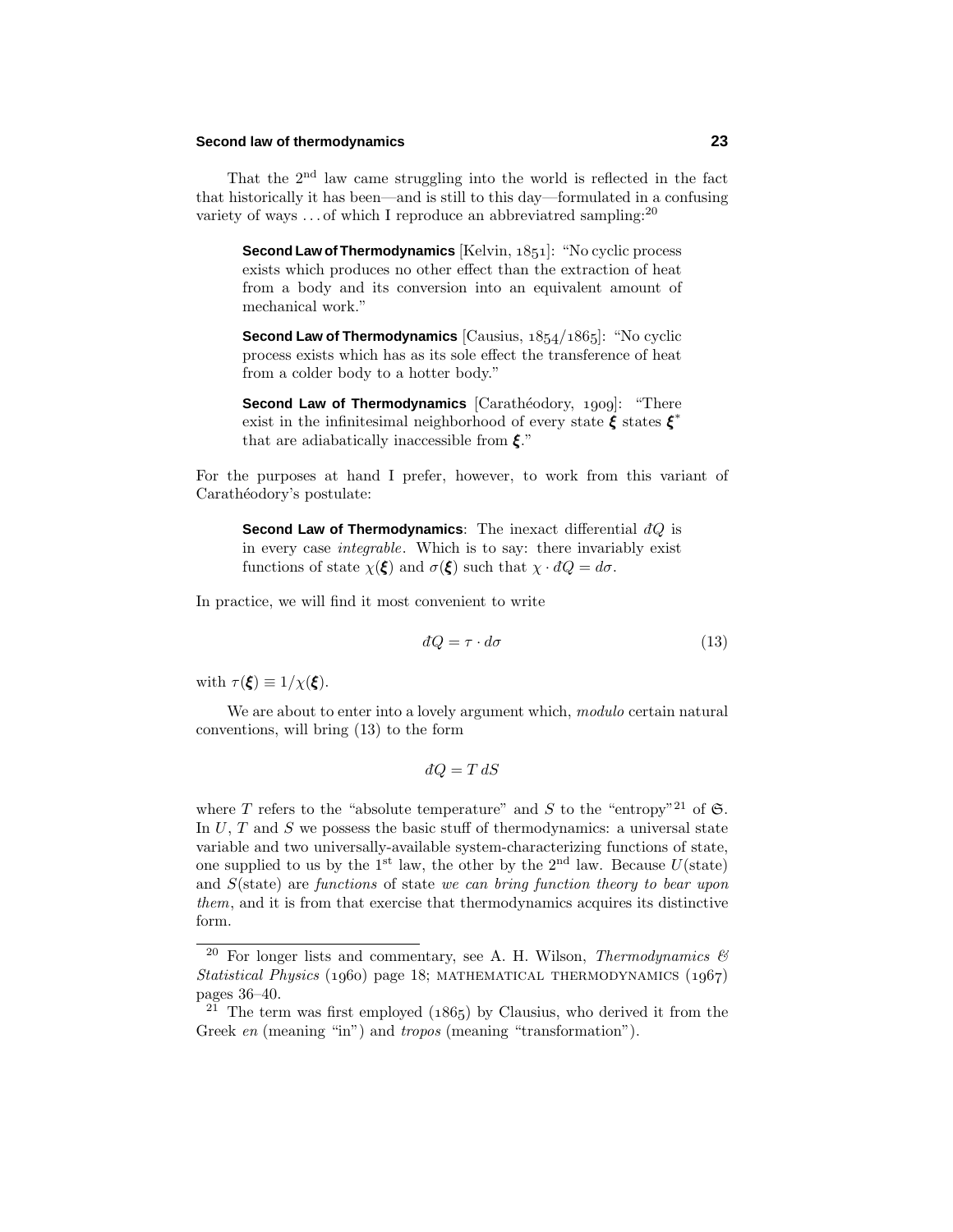**10. Kelvin's theorem: first step toward the invention of "absolute temperature."** What follows is my own rendition of Wilson's account of Carathéodory's elegant re-creation of an idea pioneered by Kelvin over a several-year period during the early  $1850$ 's. It leads to what might more properly be called "Carathéodory's theorem," but what I will here call

> **Kelvin's theorem**: The integrating factor *τ* possesses always the factored design

 $\tau = \{$  universal function of emperical temperature $\}$  $\cdot$  { system-specific function of state}

from which the "absolute temperature" concept will be shown to follow directly as a natural consequence.

Let  $\mathfrak S$  be a composite system, assembled from subsystems  $\mathfrak S'$  and  $\mathfrak S''$  that we take to be in diathermal contact (see Figure 14). From (13) we have

$$
dQ' = \tau'(\xi') d\sigma'(\xi')
$$
  

$$
dQ'' = \tau''(\xi'') d\sigma''(\xi'')
$$
  

$$
dQ = \tau(\xi', \xi'') d\sigma(\xi', \xi'')
$$

Evidently

 $dQ = dQ' + dQ''$ 

which by (13) becomes

$$
\tau(\xi', \xi'') d\sigma(\xi', \xi'') = \tau'(\xi') d\sigma'(\xi') + \tau''(\xi'') d\sigma''(\xi'')
$$
(14)

Now a trick. We promote  $t (= t' = t'')$ ,  $\sigma'$  and  $\sigma''$  to the status of state variables, which is to say: we take not  $\xi_1', \xi_2', \ldots, \xi_m'$  but (say)

 $x_1' \equiv \xi_1', x_2' \equiv \xi_2', \ldots, x'_{m-2} \equiv \xi'_{m-2}, \sigma'$  and *t* 

to be the state descriptors of  $\mathfrak{S}'$ , and we take

$$
x_1'' \equiv \xi_1'', x_2'' \equiv \xi_2'', \ldots, x_{n-2}'' \equiv \xi_{n-2}'', \sigma''
$$
 and  $t$ 

to be the state descriptors of  $\mathfrak{S}^{\prime\prime}$ . Equation (14) then becomes

$$
\tau(\mathbf{x}', \mathbf{x}'', \sigma', \sigma'', t) d\sigma(\mathbf{x}', \mathbf{x}'', \sigma', \sigma'', t) = \tau'(\mathbf{x}', \sigma', t) d\sigma' + \tau''(\mathbf{x}'', \sigma'', t) d\sigma''
$$

or (divide by  $\tau$  and develop  $d\sigma$ )

$$
\underbrace{\sum_{i=1}^{m-2} \frac{\partial \sigma}{\partial x'_i} dx'_i}_{d\sigma} + \sum_{j=1}^{n-2} \underbrace{\frac{\partial \sigma}{\partial x''_i} dx''_i}_{d\sigma} + \underbrace{\frac{\partial \sigma}{\partial \sigma'}}_{d\sigma'} d\sigma'' + \underbrace{\frac{\partial \sigma}{\partial t}}_{d\sigma'} d\sigma'' + \underbrace{\frac{\partial \sigma}{\partial t}}_{d\sigma'} d\sigma' + \frac{\tau''}{\tau} d\sigma''
$$

This statement carries the immediate implication that  $\sigma$  must in fact be independent of all the  $x^{\prime\prime}$ 's, all the  $x^{\prime\prime}$ 's and *t*:

$$
\sigma(\mathbf{x}^{\prime\prime},\mathbf{x}^{\prime\prime\prime},\sigma^{\prime},\sigma^{\prime\prime},\rlap{/}{\not\!f})\equiv\sigma(\sigma^{\prime},\sigma^{\prime\prime})
$$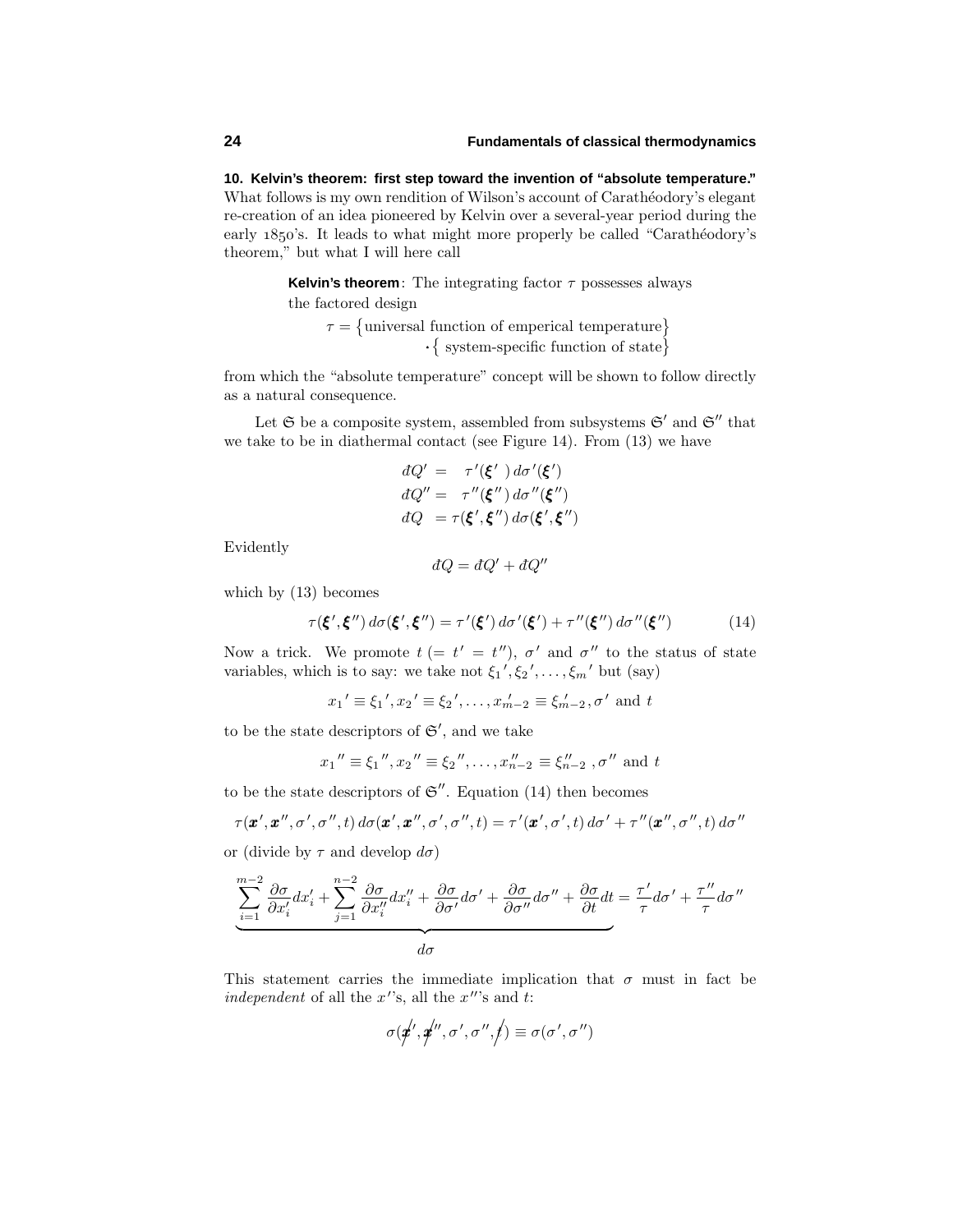### **Kelvin's theorem 25**



FIGURE 14: Composite system  $\mathfrak{S} = \mathfrak{S}' \oplus \mathfrak{S}''$ . The subsystems are in diathermal contact, so have identical emperical temperatures. The argument hinges on the requirement that the theory of  $\mathfrak S$  and the theory of  $\mathfrak{S}' \oplus \mathfrak{S}''$  must lead to identical conclusions.

We now have

$$
\frac{\tau'(\mathbf{x}', \sigma', t)}{\tau(\mathbf{x}', \mathbf{x}'', \sigma', \sigma'', t)} = \frac{\partial \sigma(\sigma', \sigma'')}{\partial \sigma'} \quad \left\{\n\begin{array}{c}\n\tau''(\mathbf{x}'', \sigma'', t) \\
\tau(\mathbf{x}', \mathbf{x}'', \sigma'', t) \\
\tau(\mathbf{x}', \mathbf{x}'', \sigma', \sigma'', t)\n\end{array}\n\right\} \quad \text{functions only of } \sigma' \text{ and } \sigma''
$$

The dominoes are now set up; watch them all fall down: By the first equation *τ* must be independent of  $x''$ , as by the second equation it must be independent also of  $x'$ . Therefore, by the first equation,  $\tau'$  must be independent of  $x'$ , as by the second equation  $\tau''$  must be independent of  $x''$ . The net implication of this pretty argument is that

$$
\tau'(\mathbf{\not} \phi', \sigma', t) \equiv \tau'(\sigma', t)
$$

$$
\tau''(\mathbf{\not} \phi'', \sigma'', t) \equiv \tau''(\sigma'', t)
$$

$$
\tau(\mathbf{\not} \phi', \mathbf{\not} \phi'', \sigma', \sigma'', t) \equiv \tau(\sigma', \sigma'', t)
$$

and, moreover, that the ratios

$$
\frac{\tau'(\sigma',t)}{\tau(\sigma',\sigma'',t)} \text{ and } \frac{\tau''(\sigma'',t)}{\tau(\sigma',\sigma'',t)} \text{ must be } t \text{-independent:}
$$

$$
\frac{\partial}{\partial t} \left(\frac{\tau'}{\tau}\right) = \frac{\tau'}{\tau} \left\{ \frac{1}{\tau'} \frac{\partial \tau'}{\partial t} - \frac{1}{\tau} \frac{\partial \tau}{\partial t} \right\} = 0
$$

$$
\frac{\partial}{\partial t} \left(\frac{\tau''}{\tau}\right) = \frac{\tau''}{\tau} \left\{ \frac{1}{\tau''} \frac{\partial \tau''}{\partial t} - \frac{1}{\tau} \frac{\partial \tau}{\partial t} \right\} = 0
$$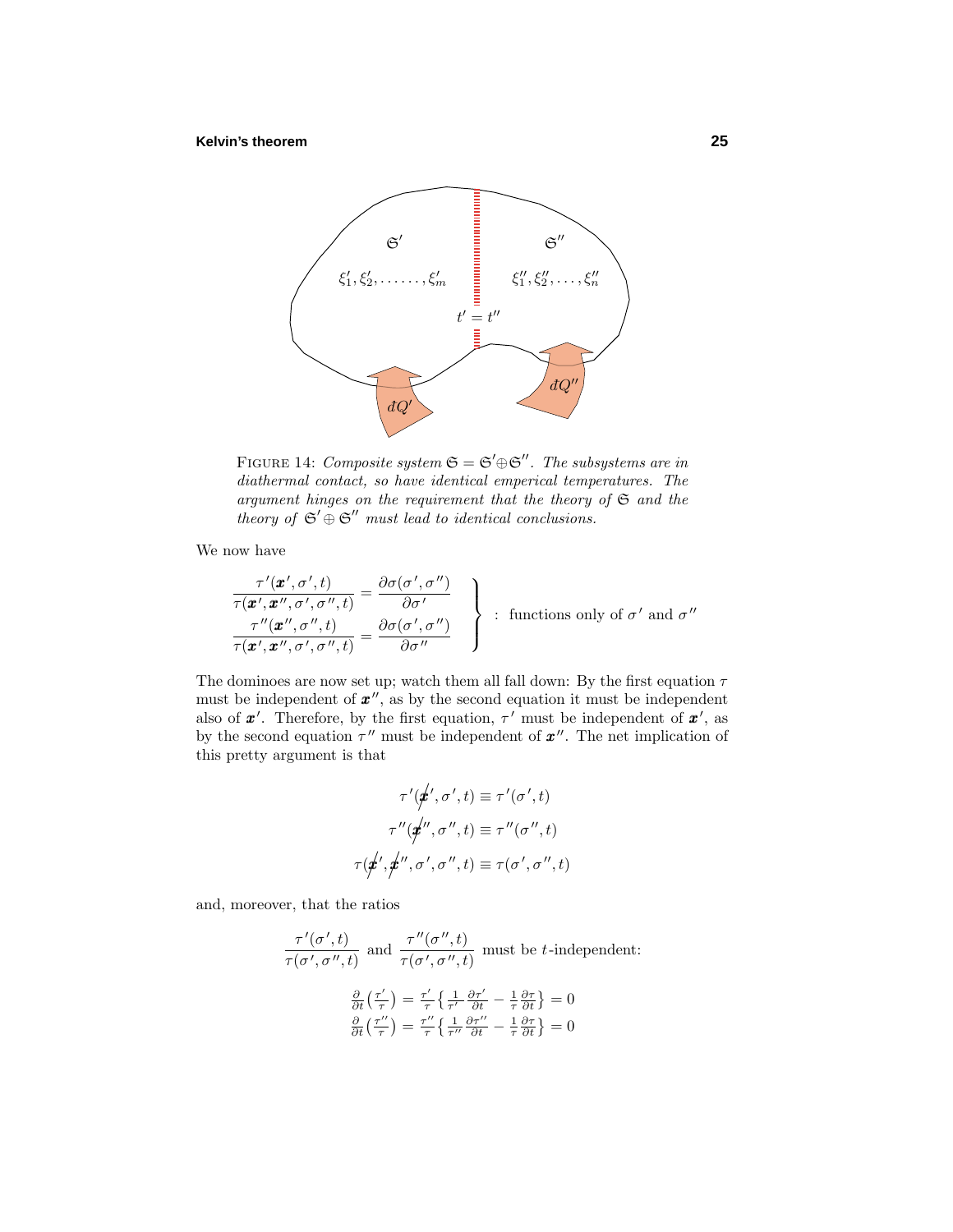But this information can be expressed

$$
\frac{1}{\tau'(\sigma',t)} \frac{\partial \tau'(\sigma',t)}{\partial t} = \frac{1}{\tau''(\sigma'',t)} \frac{\partial \tau''(\sigma'',t)}{\partial t} = \frac{1}{\tau'(\sigma',\sigma'',t)} \frac{\partial \tau'(\sigma',\sigma'',t)}{\partial t}
$$

and it is clear (dominoes again!) that those equations can be simultaneously and universally valid only if

$$
\frac{1}{\tau'}\frac{\partial \tau'}{\partial t} = \frac{1}{\tau''}\frac{\partial \tau''}{\partial t} = \frac{1}{\tau}\frac{\partial \tau}{\partial t} = g(t)
$$

where  $g(t)$  is some <u>universal (in the sense "system-independent")</u> function of the emperical temperature *t*.

The preceding equations can be written

$$
\frac{\partial}{\partial t} \log \tau'(\sigma', t) = \frac{\partial}{\partial t} \log \tau''(\sigma'', t) = \frac{\partial}{\partial t} \log \tau(\sigma', \sigma'', t) = g(t)
$$

and give

$$
\log \tau'(\sigma', t) = \int^t g(\vartheta) d\vartheta + \log \Sigma'(\sigma')
$$

$$
\log \tau''(\sigma'', t) = \int^t g(\vartheta) d\vartheta + \log \Sigma''(\sigma'')
$$

$$
\log \tau(\sigma', \sigma'', t) = \int^t g(\vartheta) d\vartheta + \log \Sigma(\sigma', \sigma'')
$$

where  $\log \Sigma'(\sigma')$ ,  $\log \Sigma''(\sigma'')$  and  $\log \Sigma(\sigma', \sigma'')$  are simply the names we have given to what are, in effect, "constants of partial integration." Exponentiation leads finally to

$$
\tau'(\sigma', t) = \Sigma'(\sigma') \cdot e^{\{ \int^t g(\vartheta) d\vartheta \}}
$$

$$
\tau''(\sigma'', t) = \Sigma''(\sigma'') \cdot e^{\{ \int^t g(\vartheta) d\vartheta \}}
$$

$$
\tau(\sigma', \sigma'', t) = \Sigma(\sigma', \sigma'') \cdot e^{\{ \int^t g(\vartheta) d\vartheta \}}
$$

and to the conclusion that in all cases  $\tau$  possesses the factored form

$$
\tau = \left\{ \begin{array}{c} t\text{-independent function of state which is} \\ \text{specific to the system in question} \end{array} \right\} \cdot \left\{ \begin{array}{c} \text{universal (i.e., system-independent)} \\ \text{function of } t \end{array} \right\}
$$

Thus "Kelvin's theorem," by an argument that I consider to be a work of art.

**11. Emergence of the "absolute temperature" concept.** Introduce the definition

$$
T = T(t) \equiv C \cdot \exp\left\{ \int^t g(\vartheta) d\vartheta \right\} \ge 0
$$
 (15)

where *C* is a positive constant of adjustable physical dimension and value. We turn immediately to a remarkable stability property of the function  $T(t)$ .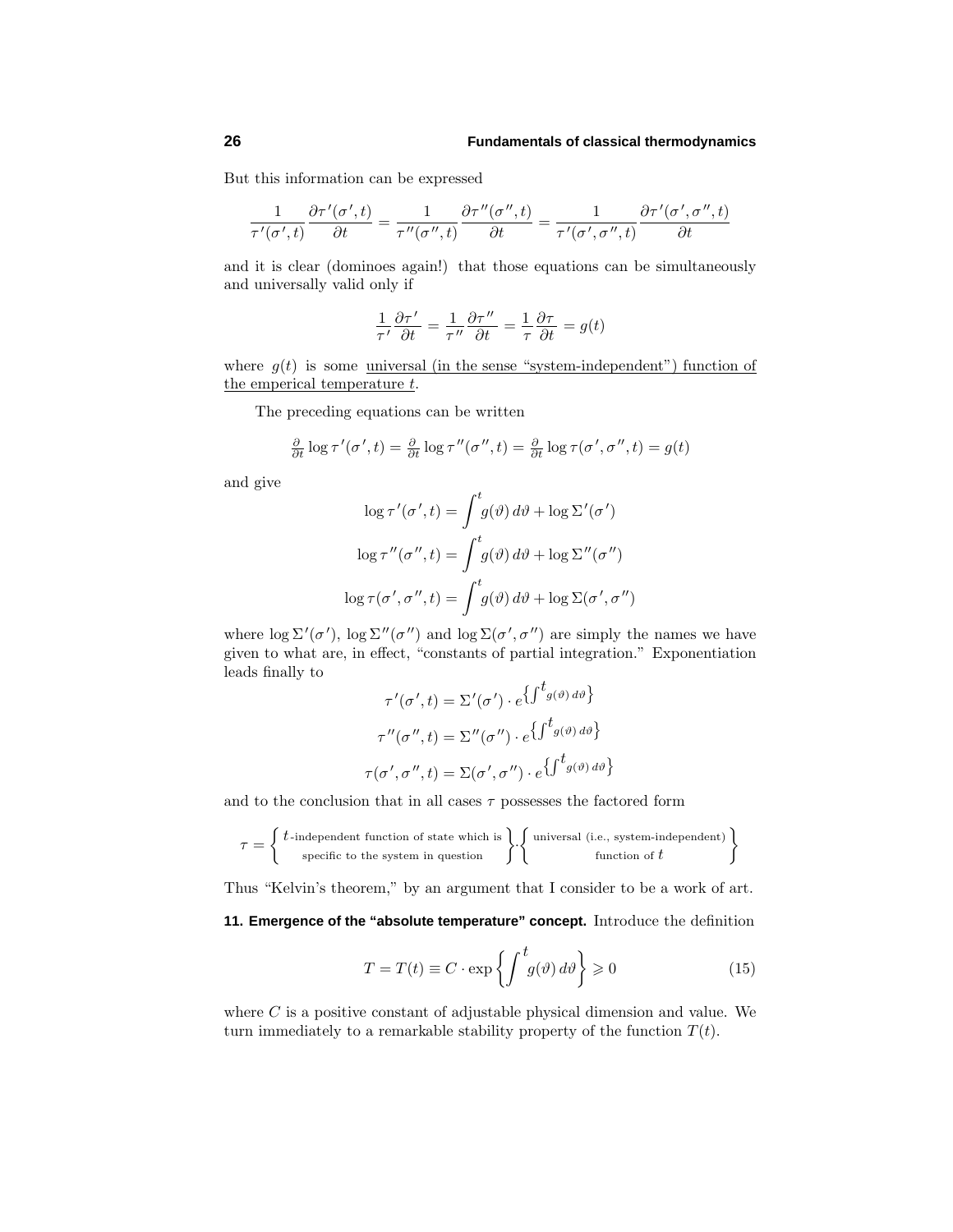### **Absolute temperature 27**

Let

$$
t \longrightarrow t^* = t^*(t)
$$
 :  $t^*(\bullet)$  monotonic increasing

describe a *regraduation of the emperical temperature scale*. Such a regraduation  $(\text{by } \frac{\partial}{\partial t^*} \log \tau = \frac{dt}{dt^*} \cdot \frac{\partial}{\partial t} \log \tau)$  induces

$$
g(t) \longrightarrow g^*(t^*) = \frac{dt}{dt^*}g(t)
$$

from which it follows that

$$
T(t) \longrightarrow T^*(t^*) = C \cdot \exp\left\{ \int \frac{t^*}{g^*(\vartheta^*)} d\vartheta^* \right\}
$$

$$
= C \cdot \exp\left\{ \int \frac{t^*}{g(\vartheta) \frac{d\vartheta}{d\vartheta^*}} d\vartheta^* \right\}
$$

$$
= C \cdot \exp\left\{ \int \frac{t}{g(\vartheta)} d\vartheta \right\}
$$

$$
= T(t)
$$

Remarkably, the *T*-scale is stable with respect to arbitrary regraduations of the emperical temperature scale: it is independent of and insensitive to the particular emperical scale on which it is, in any given instance, based. To say the same thing another way: The *T*-scale is independent of what system we have elected to serve as our "emperical thermometer."

Thus does one support the claim that the *T* scale provides an "absolute" quantification of the temperature concept.

We recognize that "construction of the *T*-scale" remains at this point a program *...*that has yet to be carried to completion. For we have yet to consider—in general or in particular—how one discovers the  $g(t)$  appropriate to the system that serves as our designated emperical thermometer. We recognize also that the "absolutism" claimed of *T* attaches also to each of the scales

 $\mathfrak{T} = f(T)$  :  $f(\bullet)$  monotonic increasing

and that we have yet to argue that the *T*-scale is more "natural" (in the sense "useful") than any of those alternatives.

**12. Absolute entropy.** Where on page 24 we wrote  $dQ' = \tau' d\sigma'$  and  $dQ'' = \tau'' d\sigma''$ we are in position now to write

$$
dQ' = T \cdot C^{-1} \Sigma'(\sigma') d\sigma'
$$
  
\n
$$
\equiv T \cdot dS'
$$
  
\n
$$
dQ'' = T \cdot C^{-1} \Sigma''(\sigma'') d\sigma''
$$
  
\n
$$
\equiv T \cdot dS''
$$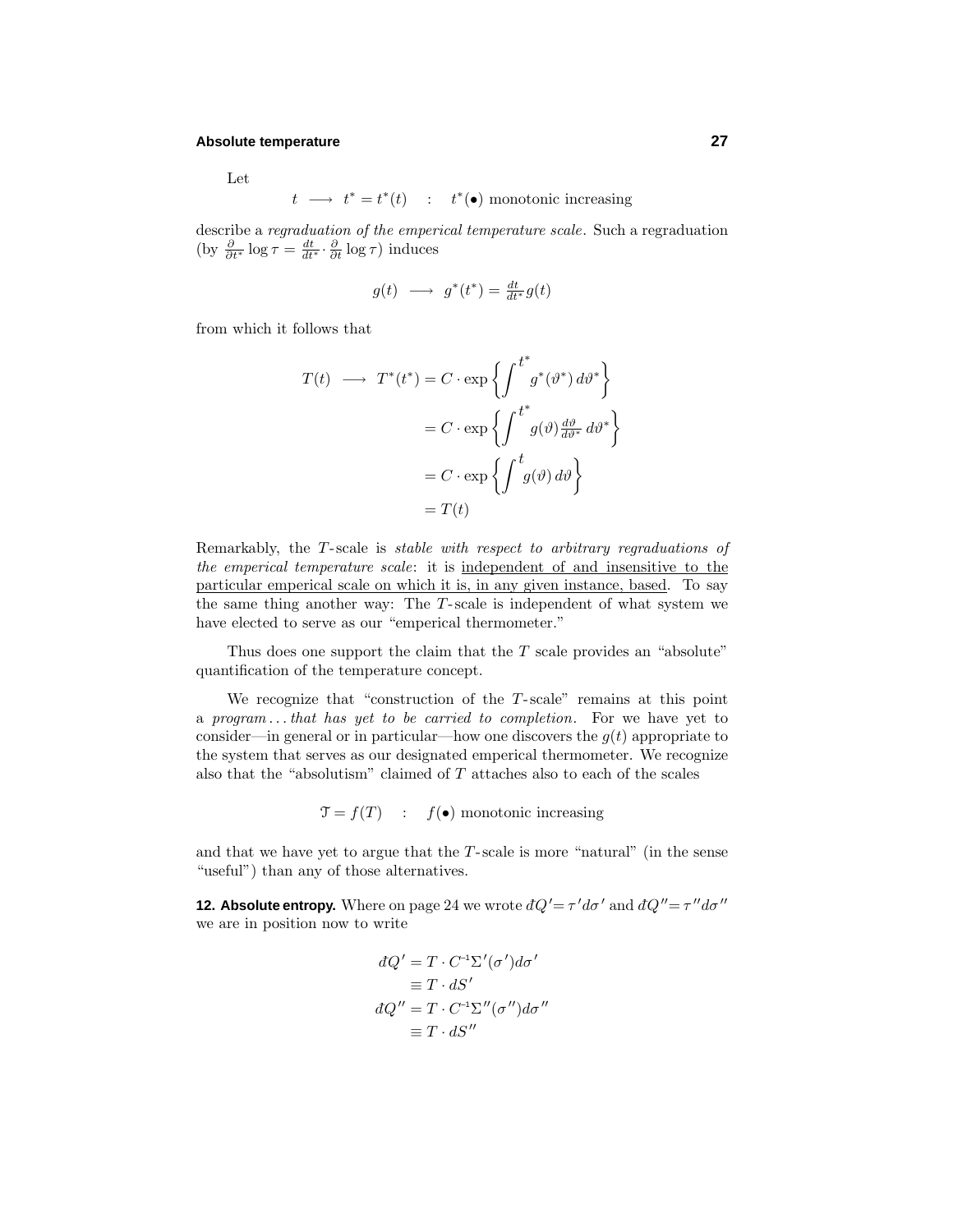where *S*' describes the "absolute entropy" of  $\mathfrak{S}'$ . It is a function  $S'(\xi')$  of the state of  $\mathfrak{S}'$ , defined as follows: construct

$$
s'(\sigma') \equiv C^{-1} \int^{\sigma'} \Sigma'(\eta) d\eta = C^{-1} \cdot \{ \text{antiderivative of } \Sigma'(\sigma') \}
$$

(which is defined only to within an arbitrary additive constant  $S_0'$ ) and then write  $S'(\xi') \equiv s'(\sigma'(\xi'))$ .  $S''(\xi'')$  is constructed similarly, and describes the absolute entropy of  $\mathfrak{S}^{\prime\prime}$ . But ...

What can one say about the composite system  $\mathfrak{S} = \mathfrak{S}' \oplus \mathfrak{S}''$ ? We expect to be able to write

$$
dQ = T \cdot dS \tag{16}
$$

but what do we know about the entropy *S* of the composite system? The question is usually passed over in silence (else its answer is assumed to be obvious), but it deserves and rewards attention. From  $dQ = dQ' + dQ''$  it follows, by results already in hand, that

$$
\Sigma(\sigma', \sigma'') d\sigma(\sigma', \sigma'') = \Sigma \frac{\partial \sigma}{\partial \sigma'} d\sigma' + \Sigma \frac{\partial \sigma}{\partial \sigma''} d\sigma'' = \Sigma'(\sigma') d\sigma' + \Sigma''(\sigma'') d\sigma''
$$

and therefore that

$$
\Sigma \frac{\partial \sigma}{\partial \sigma'} = \Sigma'(\sigma')
$$

$$
\Sigma \frac{\partial \sigma}{\partial \sigma''} = \Sigma''(\sigma'')
$$

By differentiation

$$
\frac{\partial}{\partial \sigma''} \Sigma'(\sigma') = 0 = \frac{\partial \Sigma}{\partial \sigma''} \frac{\partial \sigma}{\partial \sigma'} + \Sigma \frac{\partial^2 \sigma}{\partial \sigma'' \partial \sigma'}
$$

$$
\frac{\partial}{\partial \sigma'} \Sigma''(\sigma'') = 0 = \frac{\partial \Sigma}{\partial \sigma'} \frac{\partial \sigma}{\partial \sigma''} + \Sigma \frac{\partial^2 \sigma}{\partial \sigma' \partial \sigma''}
$$

from which we obtain

$$
\frac{\partial \Sigma}{\partial \sigma'} \frac{\partial \sigma}{\partial \sigma''} - \frac{\partial \Sigma}{\partial \sigma''} \frac{\partial \sigma}{\partial \sigma'} = \det \begin{pmatrix} \frac{\partial \Sigma}{\partial \sigma'} & \frac{\partial \Sigma}{\partial \sigma''} \\ \frac{\partial \sigma}{\partial \sigma'} & \frac{\partial \sigma}{\partial \sigma''} \end{pmatrix} \equiv \frac{\partial (\Sigma, \sigma)}{\partial (\sigma', \sigma'')} = 0
$$

What this tells us is that  $\Sigma(\sigma', \sigma'')$  and  $\sigma(\sigma', \sigma'')$  are not independent functions of their arguments; to know one is, in principle, to know the other. In short:

 $\Sigma = Σ(σ)$ 

and  $\Sigma(\sigma', \sigma'') = \Sigma(\sigma(\sigma', \sigma''))$ . It is for this reason that

$$
dQ = T \cdot C^{-1} \Sigma(\sigma', \sigma'') d\sigma(\sigma', \sigma'')
$$
 can be written  
=  $T \cdot C^{-1} \Sigma(\sigma) d\sigma$   
=  $T \cdot dS$ 

where  $S(\xi', \xi'')$  is got by dropping the primes from the procedure described at the top of the page.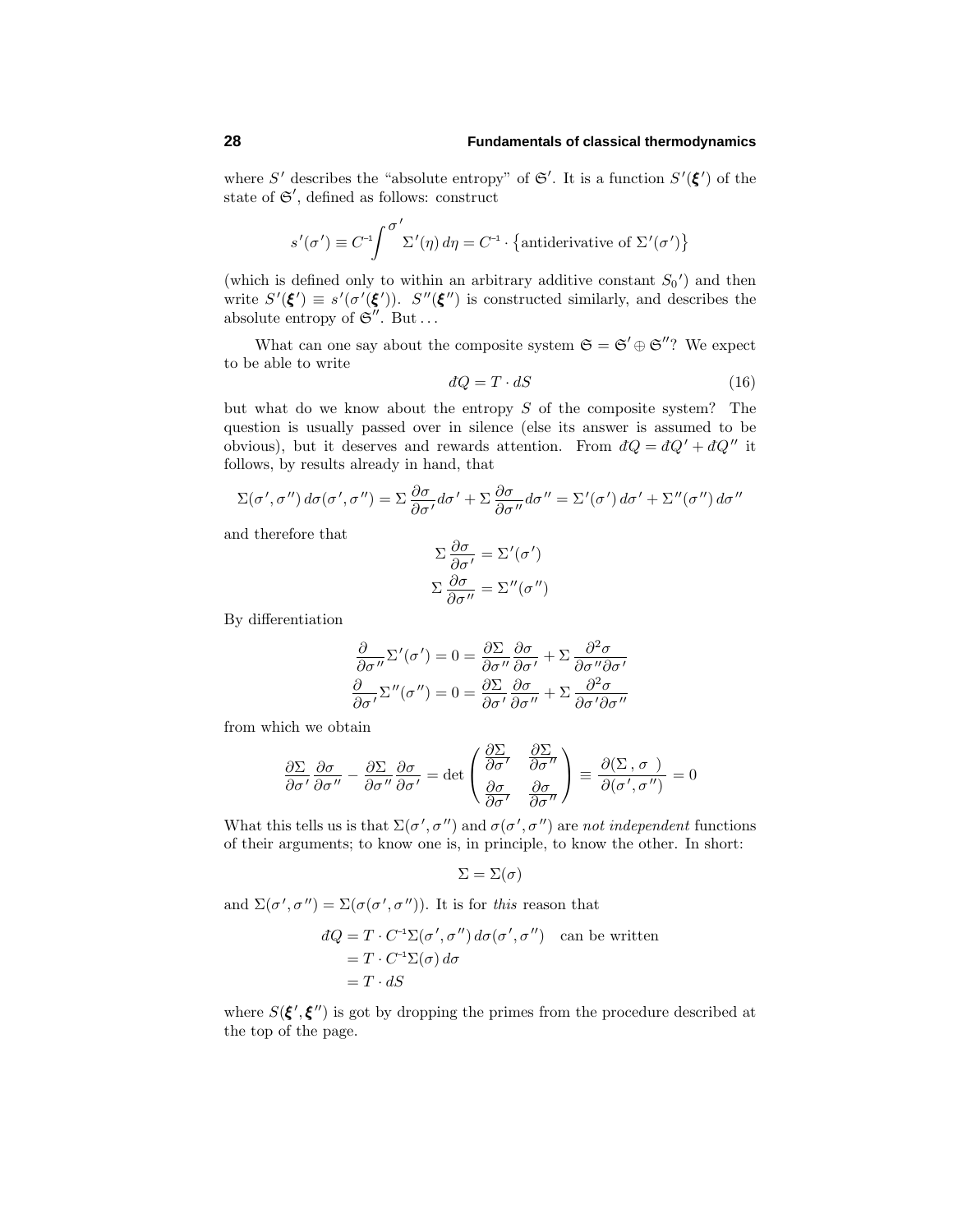## **Absolute entropy 29**

We are now secure in the knowledge that  $dQ = dQ' + dQ''$  can be expressed  $T dS = T dS' + T dS''$  or again  $dS = dS' + dS''$ . And this—on the assumption only that the additive constants  $S_0$ ,  $S_0'$  and  $S_0''$  have been properly coordinated —emerges as a statement of the **diathermal additivity of entropy**:

$$
S = S' + S'' \tag{17}
$$

To summarize:

- the construction of the absolute temperature scale,
- the fundamental statement  $dQ = T dS$ , and
- the additivity of entropy

have all emerged as by-products of the integrability assumption  $(13)$ . There is—contrary to the impression conveyed by some authors—no need to bring such tools into play by separate/explicit postulate.

In view of the conceptual weight borne by the integrability hypothesis, it becomes pertinent to observe that it speaks many dialects. Which is to say: one has

$$
dQ = \tau d\sigma = \tau^* d\sigma^*
$$

provided  $\tau^*$  and  $\sigma^*$  are produced out of  $\tau$  and  $\sigma$  by what I call a **thermodynamic gauge transformation**

$$
\sigma \longrightarrow \sigma^* = f(\sigma)
$$
  

$$
\tau \longrightarrow \tau^* = (df/d\sigma)^{-1}\tau
$$

But notice:

$$
\frac{1}{\tau^*} \frac{\partial \tau^*}{\partial t} = \frac{1}{\tau} \frac{df}{d\sigma} \cdot \frac{\partial}{\partial t} \left(\frac{df}{d\sigma}\right)^{-1} \tau = \frac{1}{\tau} \frac{\partial \tau}{\partial t} = g(t)
$$

so the equation (15) that serves to define the conversion  $t \to T(t)$  from emperical to absolute temperature is *gauge invariant*. And so also, therefore,  $22$  is the definition of the absolute entropy.

It is by virtue of such formal "stability properties" as were developed above and on page 27 that the absolute temperature and absolute entropy concepts secure—within thermodynamics—their claim to our attention. The statistical approach to thermal physics will lend independent support to those claims.

**13. Pressing ideal gases into service as absolute thermometers.** In principle, any system can be made to serve as an "absolute thermometer" or—to say the same thing another way—to serve as its own absolute thermometer.<sup>23</sup> My objective here is to illustrate how this is done.

Inevitably, some systems lend themselves to the procedures in question more simply/usefully than others. We will take "ideal gas" to be our working substance for reasons that merit passing comment:

<sup>22</sup> Write  $dQ = T \cdot dS = T^* \cdot dS^*$  and use  $T = T^*$ , which is an expression of the fact just established.

 $23$  In extreme cryogenic situations, where one is working beyond the limits of established thermometric technique, there is, in fact, no other way to proceed.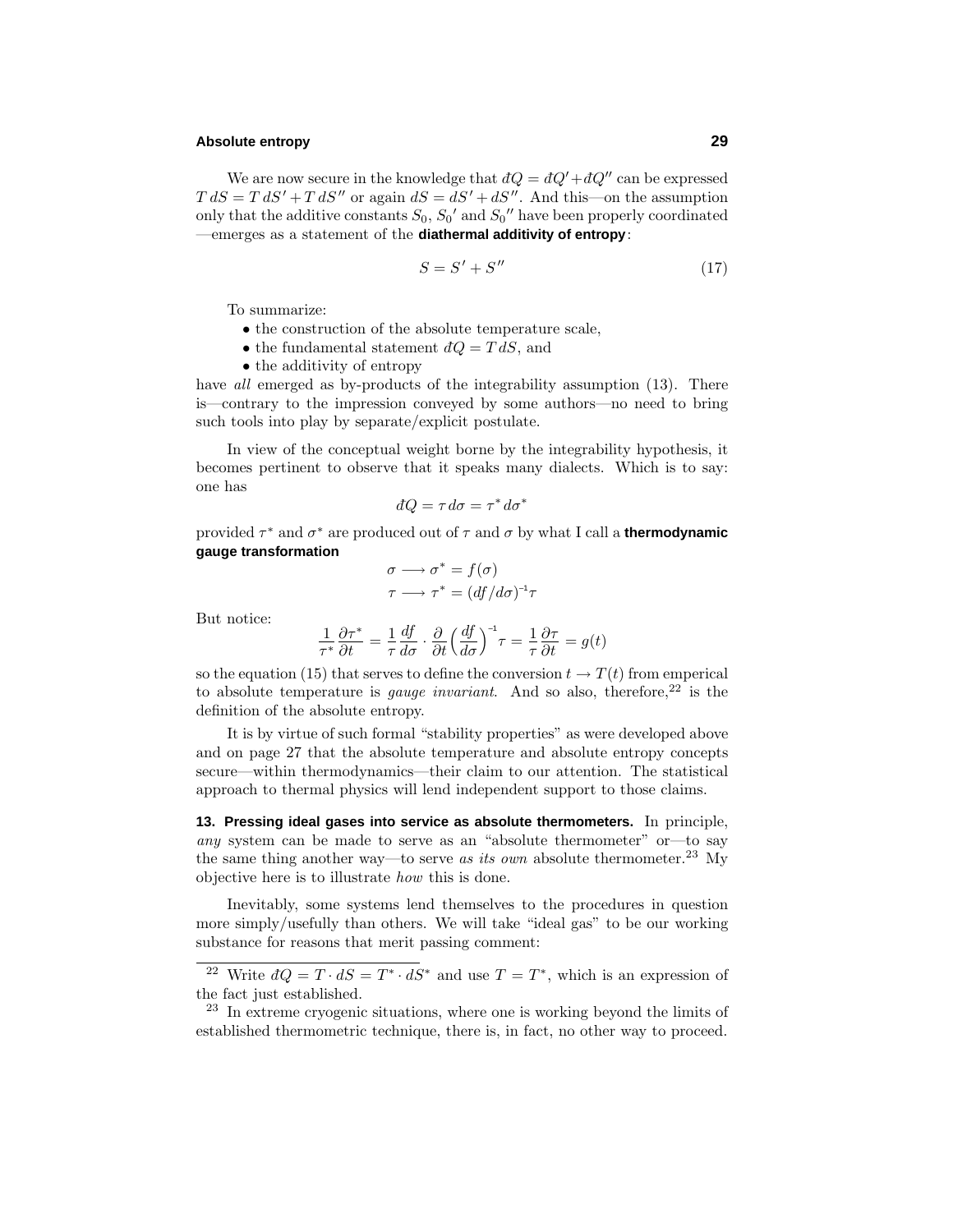Classical mechanics (also quantum mechanics) proceeds—as announced by Newton's 1<sup>st</sup> Law—in reference to the postulated mechanics of free particles,<sup>24</sup> which acquire therefore the status of "simplest possible" mechanical systems. Gases—which microphysics teaches us to regard as *nearly-free particle systems* (populations of particles that move freely except for weak particle-particle and particle-wall interactions that are, however, strong enough to achieve thermal equilibrization)—occupy a similar position thermal physics, and it was the study of gases (especially air and steam) that—more than any other experimental activity—served historically to motivate and guide the development of thermodynamics. It is a lucky fact that most "real gases" behave nicely/simply under the conditions that were available in  $17<sup>th</sup> \& 18<sup>th</sup>$  Century laboratories, for under more extreme conditions they behave more awkwardly (for example, they condense: Faraday achieved the liquification of clorine in  $1823$ . "Ideal gases" are abstractions from which those awkward properties have been discarded. They are well approximated in the laboratory by real gases of low density; i.e., by gas samples that are "rare," yet not so rare as to have become perfect vacuums.<sup>25</sup> So when we contemplate the construction of an "ideal gas thermometer" we contemplate a procedure that could, in fact, be approximated in the laboratory (as Galileo was the first to remark) *...* but I will not belabor that part of the story.

Later we will have occasion to examine the thermal physics of gases in fine detail. Here we assemble only such basic information as is essential to our immediate needs—the lesson being that some such information is always essential if we are going to turn the system that sits before us on the lab bench into an absolute thermometer.

Observational fact  $#1$  is that to describe the thermodynamic state of any given sample of real/ideal gas we must specify **2 state variables**, which we will here take to be pressure  $p$  and volume  $V^{26}$ .

Observational facts  $\#2 \& 3$  are that the product pV depends only upon the emperical temperature *t*

$$
pV = \mathcal{F}(t) \tag{18.1}
$$

and that so also does the internal energy:

$$
U = \mathfrak{U}(t) \tag{18.2}
$$

<sup>24</sup> The primacy of free particles is enshrined in the Feynman diagrams of quantum field theory, where the vertices refer (figuratively) to the birth/death, and the connecting lines to the motion *...* of free particles.

<sup>25</sup> It is a curious fact—well appreciated by theoretical astrophysicists—that all many-body systems behave like ideal gases at sufficiently high temperature, just as all particles move like free particles (indeed: like massless free particles) at sufficiently high energy.

<sup>26</sup> To these must be added a third variable (mass *M*, or mole number *N*, though the latter presumes a more detailed command of the physics of gases than we presently require: my effort will be to use the least possible amount of imported physical knowledge).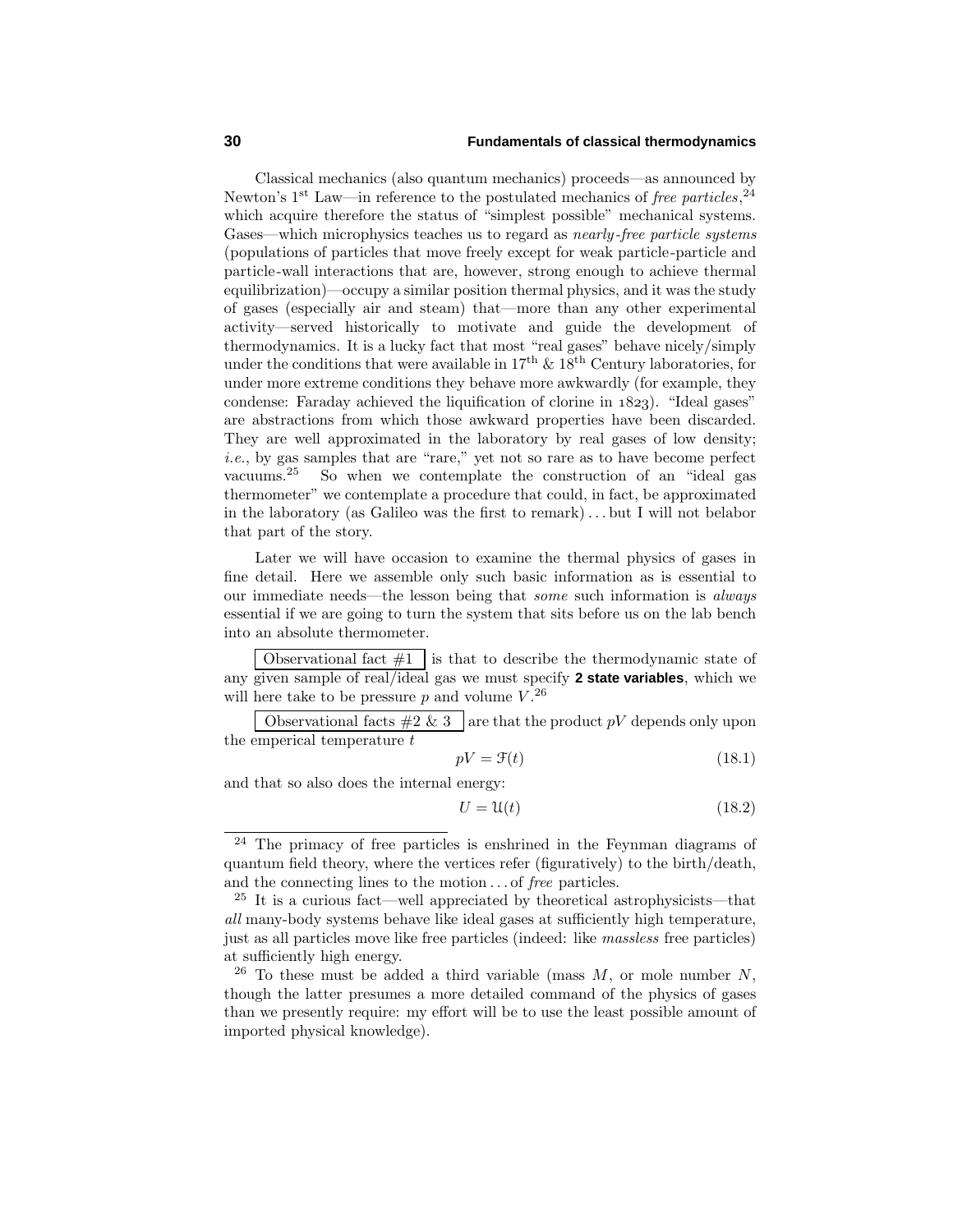### **Identification of absolute temperature with "ideal gas temperature" 31**

Notice that we have, as yet, made no assumption concerning how the functions  $\mathcal{F}(t)$  and  $\mathcal{U}(t)$  may be related, and that their specific designs hinge on how we have elected to set up the emperical *t*-scale.

By the  $1<sup>st</sup>$  law we now have

$$
dQ = dU - dW = dU + pdV
$$
  
= 
$$
\frac{dU}{dt}dt + \frac{\mathcal{F}}{V}dV
$$
  
= 
$$
\mathcal{F}\left\{\frac{1}{\mathcal{F}}\frac{dU}{dt}dt + d\log\frac{V}{V_0}\right\}
$$
  
= 
$$
\mathcal{F}\left\{d\log\psi(t) + d\log\frac{V}{V_0}\right\}
$$
  

$$
\log\psi(t) \equiv \text{antiderivative of } \frac{1}{\mathcal{F}(t)}\frac{dU(t)}{dt}
$$
  
= 
$$
\mathcal{F}(t) \cdot d\log\left\{\psi\frac{V}{V_0}\right\}
$$
(19)

**REMARK:** Both  $\mathcal{F}(t)$  and  $\mathcal{U}(t)$  have the dimensions of energy, so  $\psi(t)$  is dimensionless. The  $V_0$  has been introduced as a dimensional necessity, but makes no contribution to the differential.

A more detailed description of  $\psi(t)$  will have to await the receipt of further information concerning the structure of the functions  $\mathcal{F}(t)$  and  $\mathcal{U}(t)$ . But for the moment it is sufficient to notice that in (19) we have an equation of the form

$$
dQ = \tau d\sigma
$$
 with  $\tau \equiv \mathcal{F}(t)$  and  $\sigma \equiv \log \left\{ \psi \frac{V}{V_0} \right\}$ 

The universal function  $g(t)$  (see again page 26) has therefore the form

$$
g(t) \equiv \frac{\partial}{\partial t} \log \left[ \tau / \tau_0 \right] = \frac{d}{dt} \log \left[ \mathcal{F}(t) / \mathcal{F}_0 \right]
$$

(Note in this connection that when we wrote  $\tau = \mathcal{F}(t)$  the integrating factor  $\tau$ acquired physical dimension, and it became improper to write  $\log \tau$ . Whence the fiducial denominators *...* which are, however, invisible to the calculus.) Returning with this information to (15) we obtain

$$
T = T(t) \equiv C \cdot \exp\left\{ \int_{-\infty}^{t} g(\vartheta) d\vartheta \right\}
$$
  
\n
$$
= C \cdot \exp\left\{ \int_{-\infty}^{t} \frac{d\vartheta}{d\vartheta} \log \left[ \mathcal{F}(\vartheta) / \mathcal{F}_0 \right] d\vartheta \right\}
$$
  
\n
$$
= C \cdot \exp\left\{ \log \left[ \mathcal{F}(t) / \mathcal{F}_0 \right] \right\}
$$
  
\n
$$
= [C / \mathcal{F}_0] \cdot \mathcal{F}(t) \tag{20}
$$
  
\n
$$
= \text{constant with dimensions } \frac{\text{temperature}}{\text{energy}} \cdot pV
$$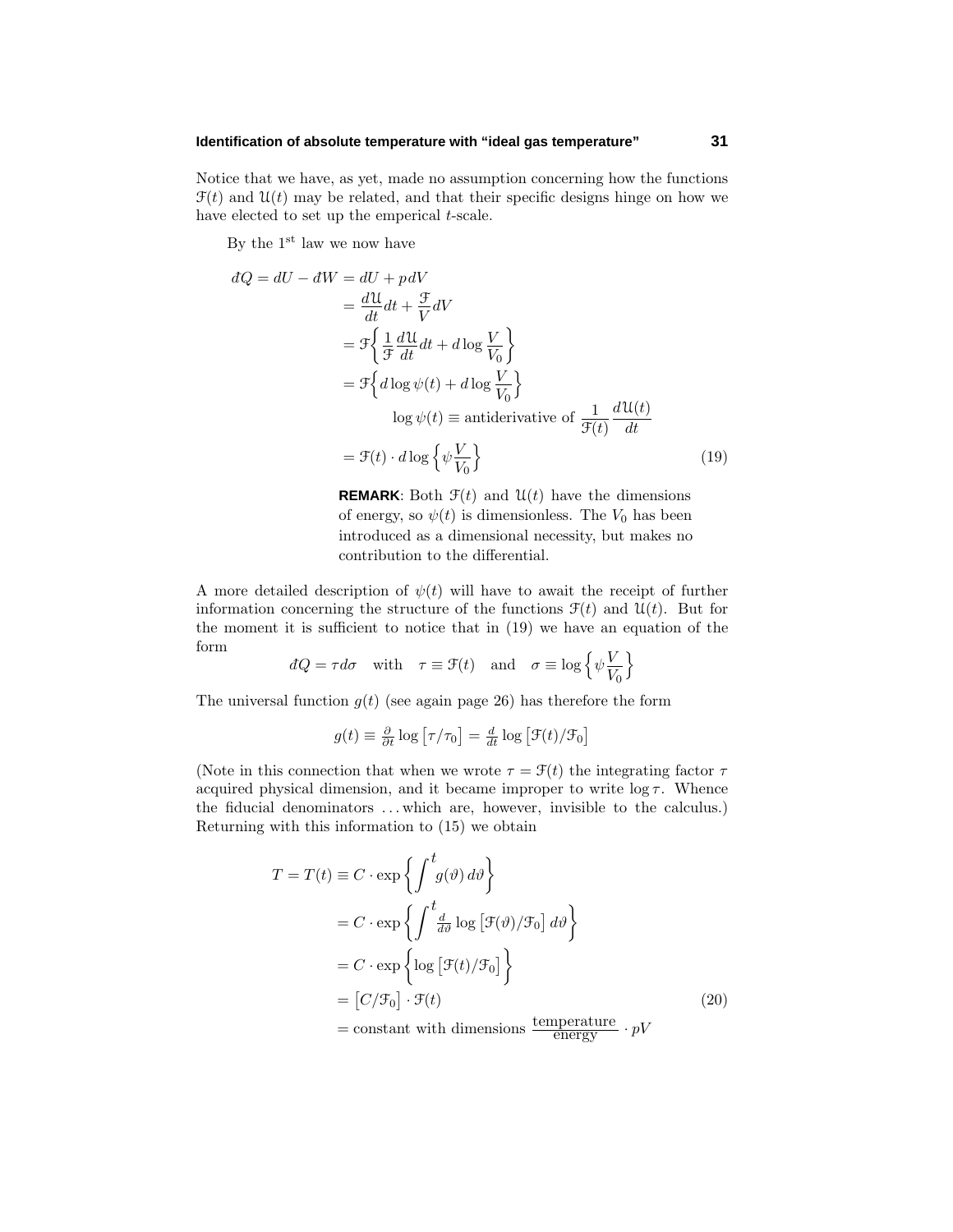What this, in conjunction with (18.1) says is that

For ideal gases, *pV* provides a direct measure of the absolute temperature *T*.

In practice, we would only have to obtain measured values  $p_0$  and  $V_0$  of the pressure and volume of our sample at some agreed-upon "standard" absolute temperature  $T_0$ , use this information to fix the value of  $C = T_0/p_0V_0$ , then take

 $T = (pV/p_0V_0)T_0$ 

to be the equation that *defines the operation* of our "absolute gas thermometer." In actual practice one proceeds a bit differently: one digs deep enough into the physics of gases to obtain

Observational fact  $#4$  : The emperical temperature scales defined

$$
\mathfrak{T} = \left[ R \cdot \frac{\text{number } N \text{ of molecules}}{\text{Avogadro's number } N_0} \right]^{-1} \cdot pV \equiv (nR)^{-1} \cdot pV
$$

are coincident for all ideal gas samples of all sizes. This is true whatever the value assigned to the constant  $R$ , but by established convention (having to do with the temperature that will be assigned to the freezing point of water) one sets

$$
R \equiv \text{gas constant (per mole)} = 0.082 \frac{\text{atmosphere-liters}}{\text{mole-degrees}}
$$

$$
= 8.31451 \frac{\text{Joule}}{\text{mole-degrees}}
$$

These developments (which involve bringing molecules into the story) place us in position to state that if, in (15), we set  $C = (nR)^{-1}$  and interpret "degrees" —which prior to Kelvin's discovery had to mean "gas degrees"—now to mean "degrees Kelvin,"<sup>27</sup> then

 $T =$  emperical ideal gas temperature  $T$ 

And it is with that identification taken for granted that in the theory of ideal gases we allow ourselves to write

$$
pV = nRT \tag{21}
$$

What can we now say about the entropy of an ideal gas? Borrowing

$$
\tau(\sigma, t) = \Sigma(\sigma) \cdot e^{\{ \int^t g(\vartheta) d\vartheta \}}
$$

from page 26, we observe that in the present setting  $e^{\{\int f_{g(\vartheta)}^t d\vartheta\}} = \mathcal{F} = \tau$ 

<sup>27</sup> The phrase "degrees Kelvin" is, by universal convention, considered to be improper: one says simply "Kelvin." And, while one writes ◦ *F* and ◦*C*, one writes not  $\mathcal{C}_K$  but simply *K*.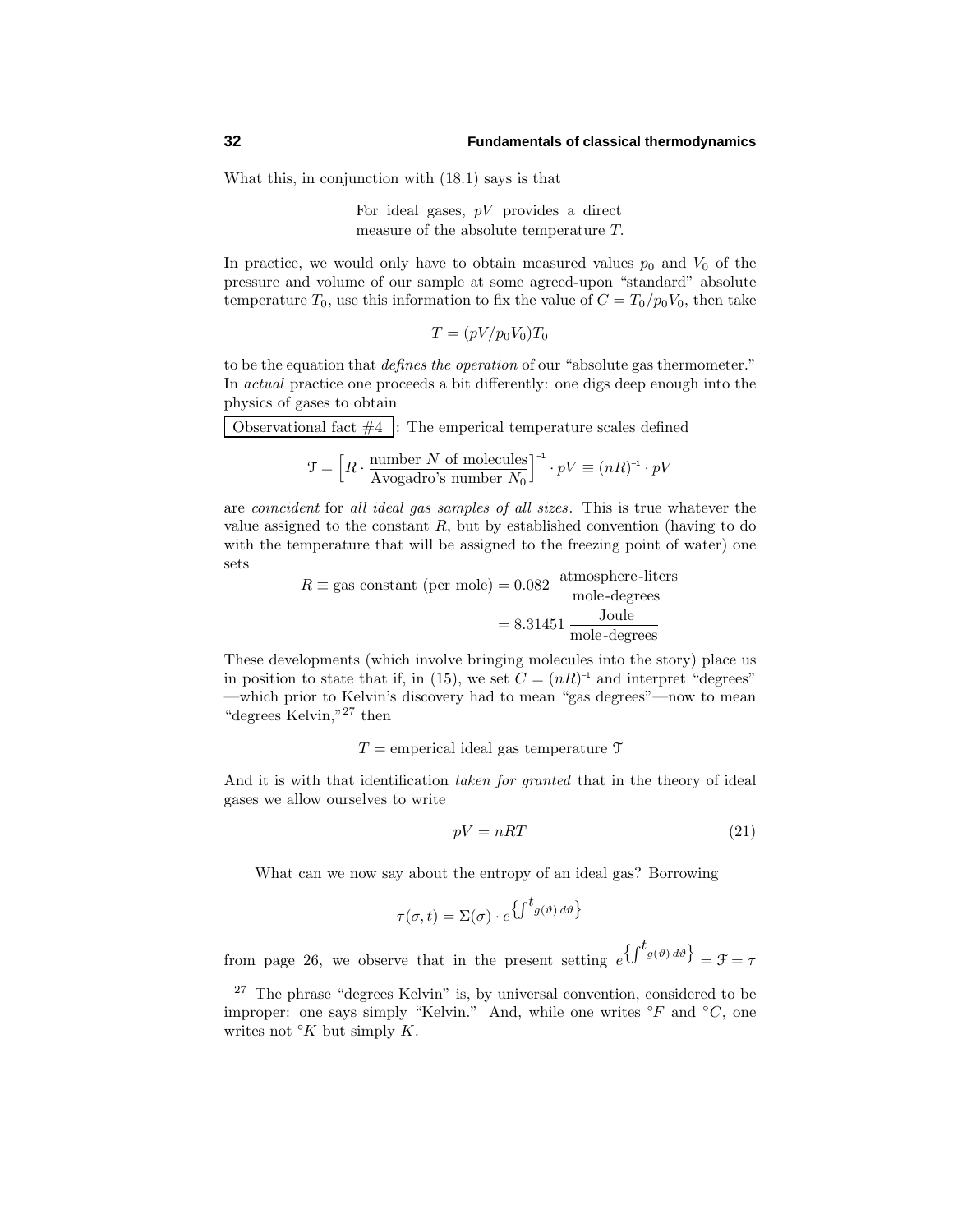### **Identification of absolute temperature with "ideal gas temperature" 33**

supplies  $\Sigma(\sigma) = 1$ . So (see again the top of page 28)

$$
s(\sigma) \equiv C^{-1} \int_{}^{\sigma} \Sigma(\eta) d\eta = C^{-1} \sigma + \text{constant}
$$

which, when we take the value of  $\sigma$  from (19), becomes

$$
s(\sigma) = C^{-1} \log \psi(t) \frac{V}{V_0} + \text{constant}
$$

Two pages ago we encountered a description of  $\log \psi$  that works with any measure of temperature. If we elect to work with absolute temperature, then adjustments  $\mathcal{F}(t) \to nRT$ ,  $\mathcal{U}(t) \to U(T)$  are called into play, and we have

$$
\log \psi = \text{antiderivative of } \frac{1}{nRT} \frac{dU(T)}{dT}
$$

but can proceed no further until we know something about the functional structure of  $U(T)$ . We are rescued by

Observational fact  $#4$  : For ideal gases the internal energy depends linearly on *T* (and also on the size of the sample):

$$
U(T) = nC_V T \tag{22}
$$

where  $C_V$ , the "molar specific heat at constant volume," is a constant. From this information it follows that

$$
\log \psi = \text{antiderivative of } \frac{1}{nRT} \frac{d(nC_V T)}{dT}
$$

$$
= (C_V/R) \log \frac{T}{T_0}
$$

so we have, finally,

$$
S(T, V, n) = nR\left\{ (C_V/R) \log \frac{T}{T_0} + \log \frac{V}{V_0} \right\}
$$

$$
= nC_V \log \frac{T}{T_0} + nR \log \frac{V}{V_0}
$$
(23)

This—since it says an important thing about an important class of (idealized) systems—is an important result that will haunt us as we enter ever deeper into thermal physics, and about which I will have many things to say. For the moment I want to remark only

• that in the conversion of an ideal gas sample into an absolute thermometer we had (with the aid of some arbitrarily-selected emperical thermometer and other instruments) to discover certain "observational facts" about ideal gases. Comparable steps must be taken whatever the system we have elected to employ as an absolute thermometer *...* and usually they are not so easy;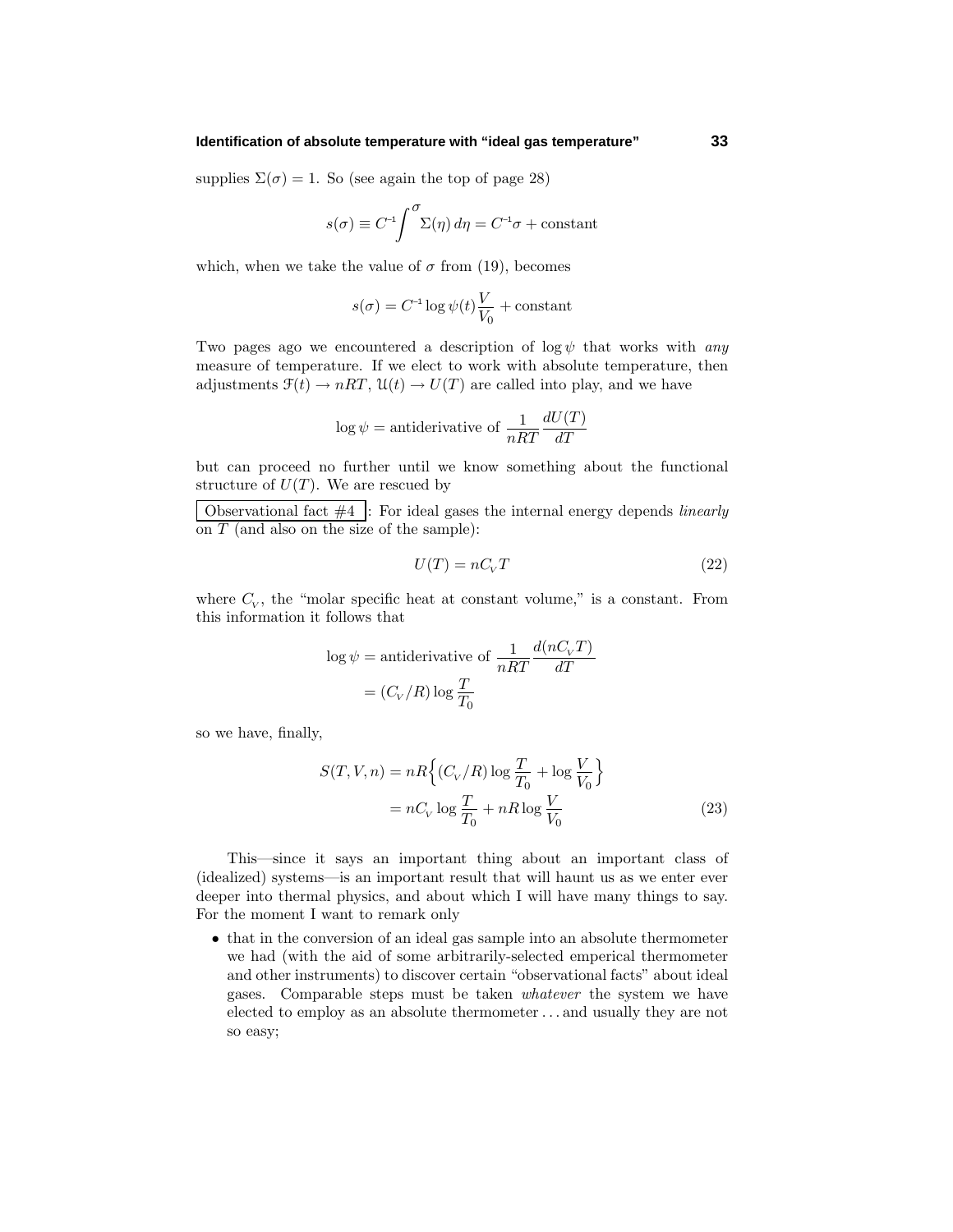- that (23) describes a *function of state*, one which we have managed to extract directly from the laws of thermodynamics and the barest rudiments of gas physics;
- that the functional structure of  $S(T, V, n)$  does, at this early point in our thermodynamic experience, seem implausible, for in mechanics we have learned not expect logarithms to pop up in the middle of simple problems, to intrude into discussions of "simple systems." It becomes plausible to speculate that  $\exp\{S/k\}$  might be of more fundamental importance than entropy itself *...* as, indeed, when we dig into the statistical underpinnings of thermodynamics, it turns out to be! The factor *k* arose here, by the way, from writing  $nR = (N/N_0)R \equiv Nk$ : it is

**Boltzmann's constant**  $k = R/N_0 =$  gas constant *per molecule* 

= 1*.*<sup>38066</sup> <sup>×</sup> <sup>10</sup>−<sup>23</sup> Joule/Kelvin  $= 1.38066 \times 10^{-16} \text{ erg/Kelvin}$  $= 8.61739 \times 10^{-5}$  eV/Kelvin

and occurs in the exponent from dimensional necessity. In this notation (23) becomes

$$
S = Nk \log \frac{V T^{\nu}}{V_0 T_0^{\nu}}
$$
 with  $\nu \equiv C_V / R$   

$$
e^{S/k} = \left[\frac{V T^{\nu}}{V T^{\nu}}\right]^N
$$
 (24)

and gives

$$
e^{-\gamma \cdot \cdot \cdot} = \lfloor \frac{\sqrt{6}T_0 V}{V_0 T_0 V} \rfloor
$$

We are, however, still a long way from being able to argue that

 $\nu = \frac{1}{2}$ (number of mechanical degrees of freedom, per molecule)

 $=\frac{3}{2}$  for monatomic molecules

We are a long way too from being able to argue that the expression  $\left[ VT^{\frac{3}{2}} / V_0T_0^{\frac{3}{2}} \right]$ <sup>N</sup> on the right side of (24) can be read as the embodiment of an elegant *statistical* principle of unrestricted generality and transparently deep significance. I allude here to the equation

$$
S = k \log W
$$

that has been described<sup>28</sup> as Ludwig Boltzmann's "greatest scientific achievement" and is inscribed on the monument that marks his grave.

**14. Non-negativity of absolute temperature.** That  $T \geq 0$  was remarked already at the point (15) of definition, where it was seen to follow from a mathematical triviality:

$$
(\text{positive real}) \cdot e^{(\text{real exponent})} \geq 0
$$

In point of historical fact it was the non-negativity of "ideal gas temperature" actually, a collateral idea: the existence of a "least possible" gas temperature  $\mathcal{T} = 0$ —that was first remarked. Only after it had been established that  $\mathcal{T} = T$ did  $\mathcal{T} \geq 0$  become a statement about a property of absolute temperature.

<sup>&</sup>lt;sup>28</sup> E. Broda, *Ludwig Boltzmann: Man/Physicist/Philosopher* (1983), page 33.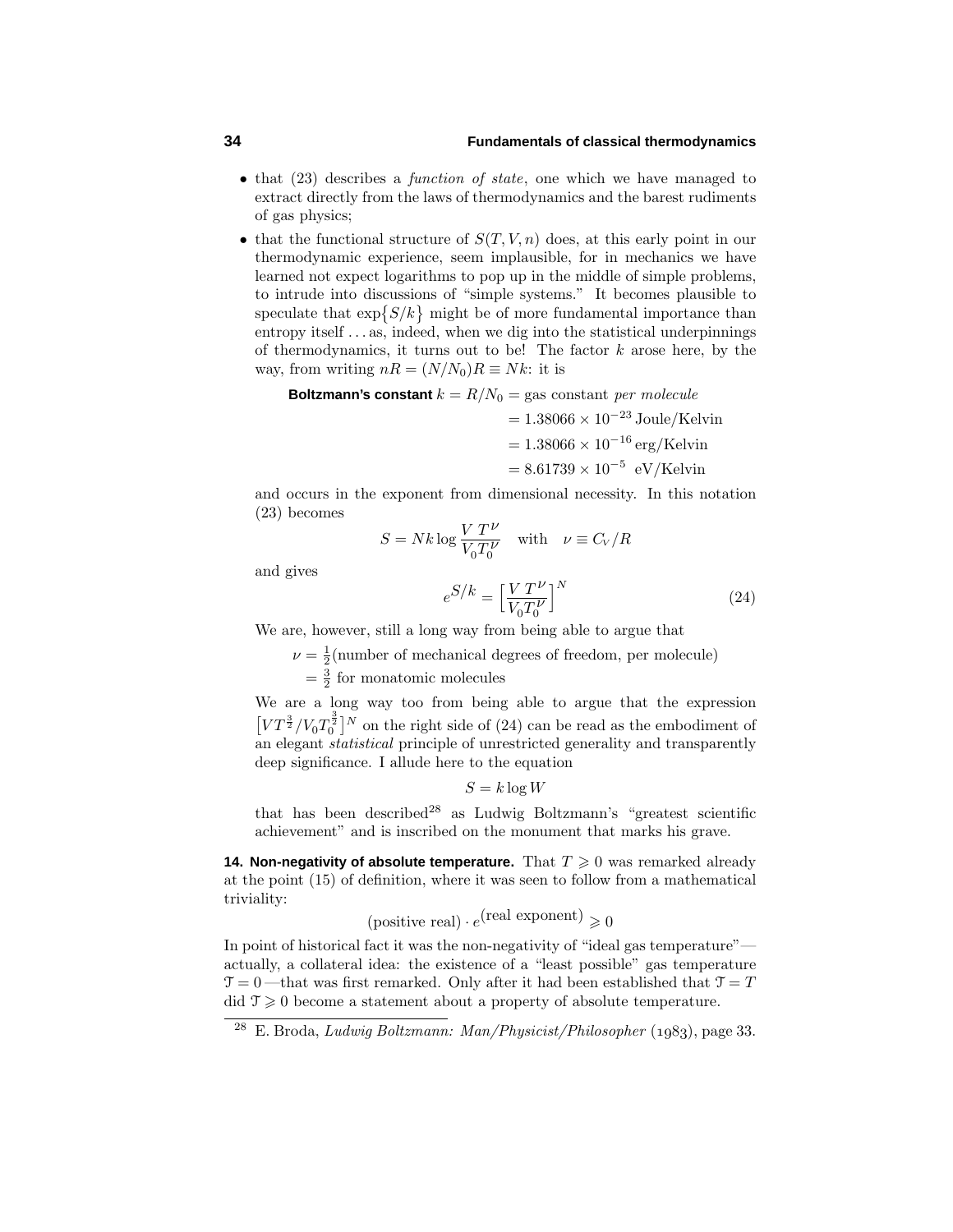### **Non-negativity of absolute temperature 35**

The point to which I draw attention is that the historic (and still frequently repeated) claim that

thermodynamics of ideal gases  $\implies T \geq 0$ 

does—by itself—not quite work, that the purported conclusion follows only when ideas technically extraneous to the "thermodynamics of ideal gases" are brought into play.

According to Kurt Mendelssohn<sup>29</sup> it was Guillaume Amontons<sup>30</sup> who first drew from the observation that

 $\Delta p \sim \Delta$ (temperature) : any isovolumetric gas sample

the conclusion that—since the pressure of a gas cannot be negative—there must exist a "coldest possible" temperature (estimated by him to be −240◦*C*) at which  $p = 0^{31}$  But plenty of systems *are* capable of exhibiting negative pressures, are (like springs) as able to suck as to push on the walls that enclose them. On what grounds does Amontons assert that

### gas pressure  $p \geqslant 0$

To phrase the question in more modern terms: it is obvious that

$$
pV = nRT \text{ and } p \ge 0 \text{ jointly} \Longrightarrow T \ge 0
$$

but from where do we obtain the inequality included among our hypotheses?

 $31$  The author of the Amontons entry in *Cambridge Biographical Dictionary* of Scientists claims that the conclusion here attributed to Amontons is "barely implied" in the memoir mentioned above, $30$  but that it was cited and developed in a posthumous publication  $(1779)$  by the prolific/influential Johann Lambert  $(1728-1777)$ . Mendelssohn points out that Amontons' work anticipates the more accurate work published by Jacques Charles  $(1746-1823)$  and Joseph Gay-Lussac  $(1778-1850)$  a full century later  $(1802)$ . Gay-Lussac's improved experimental technique placed the "coldest possible temperature" at −273◦*C* and was responsible for general acceptance of the notion of an "absolute zero" of temperature.

<sup>&</sup>lt;sup>29</sup> The Quest for Absolute Zero (2<sup>nd</sup> edition 1977), page 10.

 $30$  Amontons ( $1663-1705$ ) was a (deaf) French physicist who busied himself mainly with the invention of scientific instruments and diverse "useful devices" (perpetual motion machines, an "optical telegraph" that involved a network of telescopes stationed on hilltops, many others). The interest in thermometry that he developed near the end of his short life led him to independent rediscovery of many of the properties of gases that had been discovered by Robert Boyle ( $1627-1691$ ) and Edme Mariotte ( $\sim$ 1620-1684) several decades earlier, and to the publication of (among other memoirs) "Le thermomètre réduit à une mesure fixé"  $(1703)$ . There he drew attention to the fact that water ceases getting hotter at boiling, and that the boiling point might therefore serve usefully as a fixed point in the design of temperature scales. It was there also that he mentioned the point of interest to us here.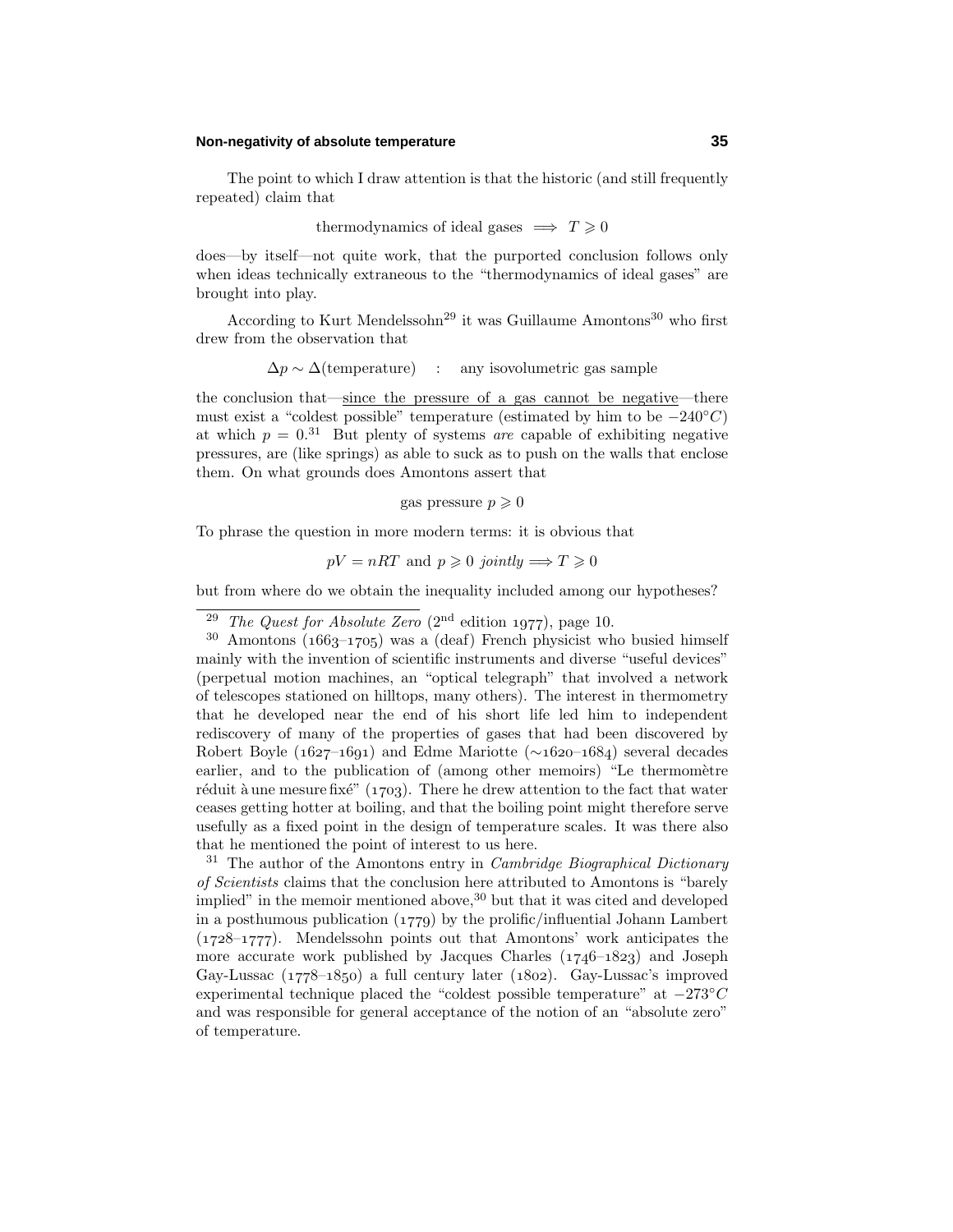Amontons, it develops, had embraced—as had Boyle before  $\lim_{n \to \infty} 3^2$  and as do we—a "corpuscular" view of the constitution of gases—a view that carries with it a kinetic interpretation of the *meaning* of pressure, and from that interpretation  $p \geq 0$  follows automatically. Amontons went on to conclude that at  $p = 0$  (which is to say: *at the coldest possible temperature) all corpuscular* motion ceases.

The upshot of the preceding discussion:

- if we take  $T \geq 0$  to be a thermodynamic given, implicit in (15), then the proposition that—for gases— $p \geq 0$  acquires the status of a thermodynamic statement, a corollary of  $pV = nRT$ , but
- if  $T \geq 0$  is our objective, and is to be extracted from the theory of gases, then  $p \geq 0$  must be obtained from some extra-thermodynamic source; namely, from "what it means to be a gas," from kinetic theory.

Amontons had, in his time, no alternative but to follow the latter course, but it is remarkable that he had the sagacity to do so, for he worked 36 years before Daniel Bernoulli's first tentative sketch of a "kinetic theory of gases"  $(1738)$ ,  $33$ and 150 years before Maxwell established that such a theory deserves to be taken seriously.

Given the theoretical existence of states with  $T=0$ , it becomes natural to contemplate going into the laboratory and preparing such a state, so that it might be studied experimentally. The 3rd Law of Thermodynamics speaks, however, to the **unattainability of absolute zero**, the precise claim being (no surprise to the turn-of-the-century founding fathers of cryogenics!) that  $T = 0$ cannot be achieved by any finite sequence of refrigeration cycles. The  $3<sup>rd</sup>$  law came into the world as "Nernst's heat theorem"  $(1006)$ , which was intended to resolve a class of problems encountered in physical chemistry.<sup>34</sup> It can be phrased in many superficially-dissimilar ways—none of which are we yet in position to discuss—but can be traced to a low-temperature property shared by all physically-possible entropy functions *...* and beyond that, to an elegant statistical circumstance.

It will emerge, finally, that within the context provided by physical systems of a certain specialized type (lasers provide the most conspicuous examples) it

<sup>32</sup> Boyle, though he began his work the better part of a generation before Newton, was a systematic proponent of what he called the "corpuscular philosophy." In particular, he held "heat" to be a manifestation of corpuscular motion—this nearly 200 years before that concept finally managed to prevail over what during the interval had become the "caloric" orthodoxy.

<sup>33</sup> Bernoulli cited as evidence in support of his theory the fact that it conformed to Amontons' observations.

<sup>34</sup> See Cropper,<sup>15</sup> Chapter 10 or Mendelssohn,<sup>29</sup> Chapter 5 for sketches of the historical details (which physicists are likely to find a bit tedious). Physical chemistry was, in 1900, a relatively new field in which Walter Nernst  $(1864-1941)$  was a leading figure: it was (and is still today) concerned largely with the application of thermodynamic principles to chemical processes.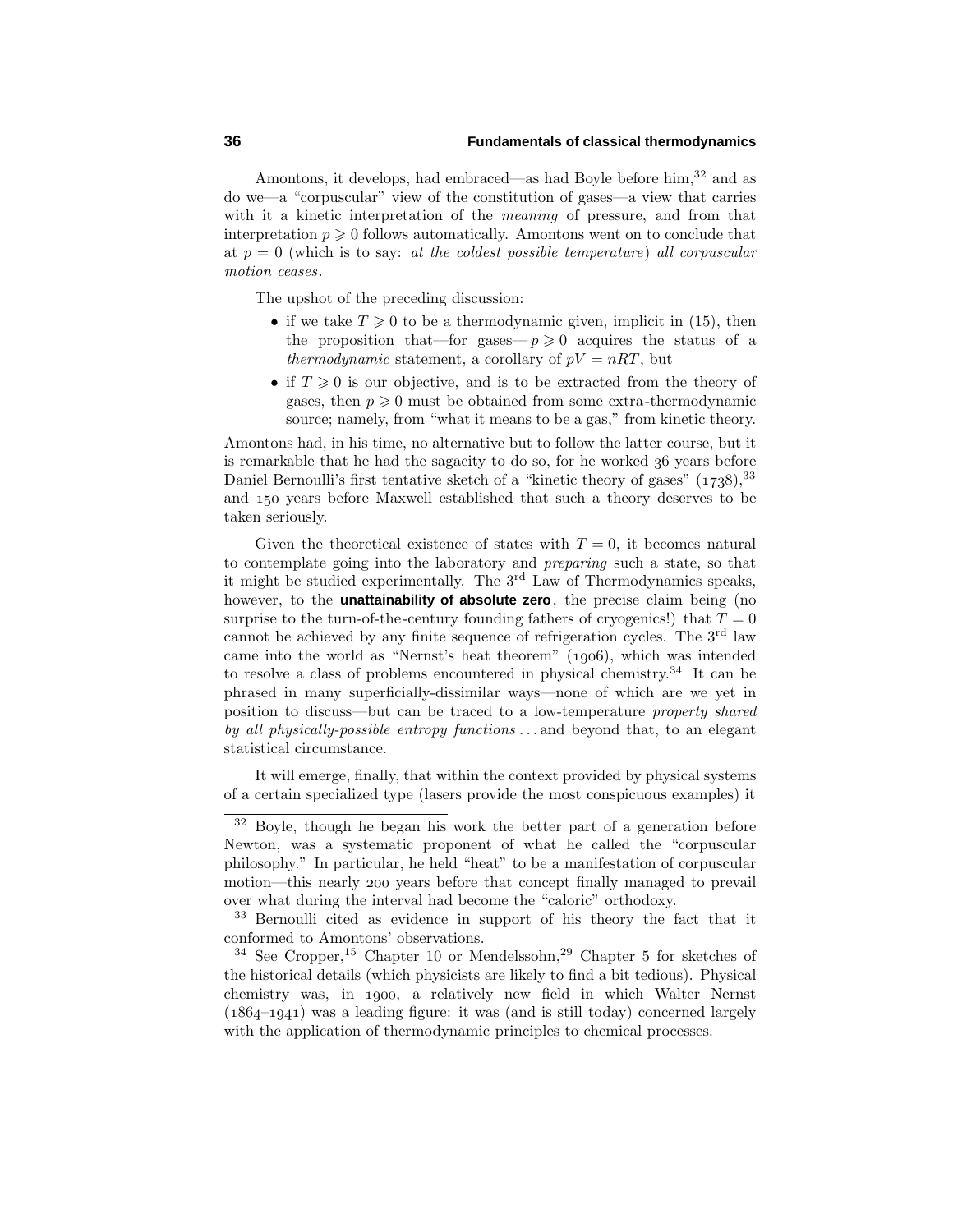### **Concluding remarks 37**

does make useful good sense—statistically, but also by natural extension of some standard thermodynamic formalism—to assign **negative absolute temperatures** to a certain class of contrived states. Those, however, are not states of thermal equilibrium (they are achieved by external stimulation), and  $T < 0$  is found to lie "on the far side of  $T = \infty$ ."

**15. Concluding remarks.** The  $0^{\text{th}}$ , 1st and  $2^{\text{nd}}$  laws have been presented in forms intended to lay bare the essential architecture of classical thermodynamics, and in language borrowed not from engineering or from chemistry but from ordinary work-a-day mathematical physics. But in my effort to avoid language that physicists tend to find alien, and bizarrely intrusive into a subject that purports to be timelessly fundamental, I have been forced to adopt a language that the authors of textbooks tend almost universally to dismiss as "too obscure." And indeed: I may in fact have obscured the simple practical essence of what we have accomplished  $\dots$  so let me spell that out, in simplest possible terms:

• The  $0^{\text{th}}$  and  $2^{\text{nd}}$  laws served conjointly to supply a variable T that can be assigned unambiguously to every thermalized state of every system, however many and physically diverse may be the additional variables needed to describe such states. The temperature variable  $T$  is, by the way, dimensionally autonomous: in thermodynamics

 $\theta \equiv$  physical dimension of temperature

joins the *M*, *L*, *T* and *Q* that symbolize the physical dimensions of mass, length, time and electrical charge.

• The 1<sup>st</sup> law assures us that with every system  $\mathfrak{S}$  we can associate a function of state *U*(state) that refers physically to the energetics of the system

$$
[U(\text{state})] = \text{energy}
$$

and permits us to write  $dQ + dW = dU$ .

• The 2<sup>nd</sup> law assures us that with every system  $\mathfrak{S}$  we can associate a second function of state *S*(state) that—whatever it refers to—cannot refer to an "energy: " this much is clear on dimensional grounds

$$
[S(\text{state})] = \text{entropy} = \frac{\text{energy}}{\text{temperature}}
$$

What *S*—and, in a separate way, also *T*—does refer to (in a way that thermodynamics by itself will never put us in a position to discuss) is the statistical deployment of the energy. But within thermodynamics *S* acquires its importance from the fact that it permits us to write  $dQ = T dS$ .

With functions *U* and *S* in hand we find ourselves in position to "do function theory," to develop elaborately patterned relationships that describe the thermodynamic properties of systems-in-general.